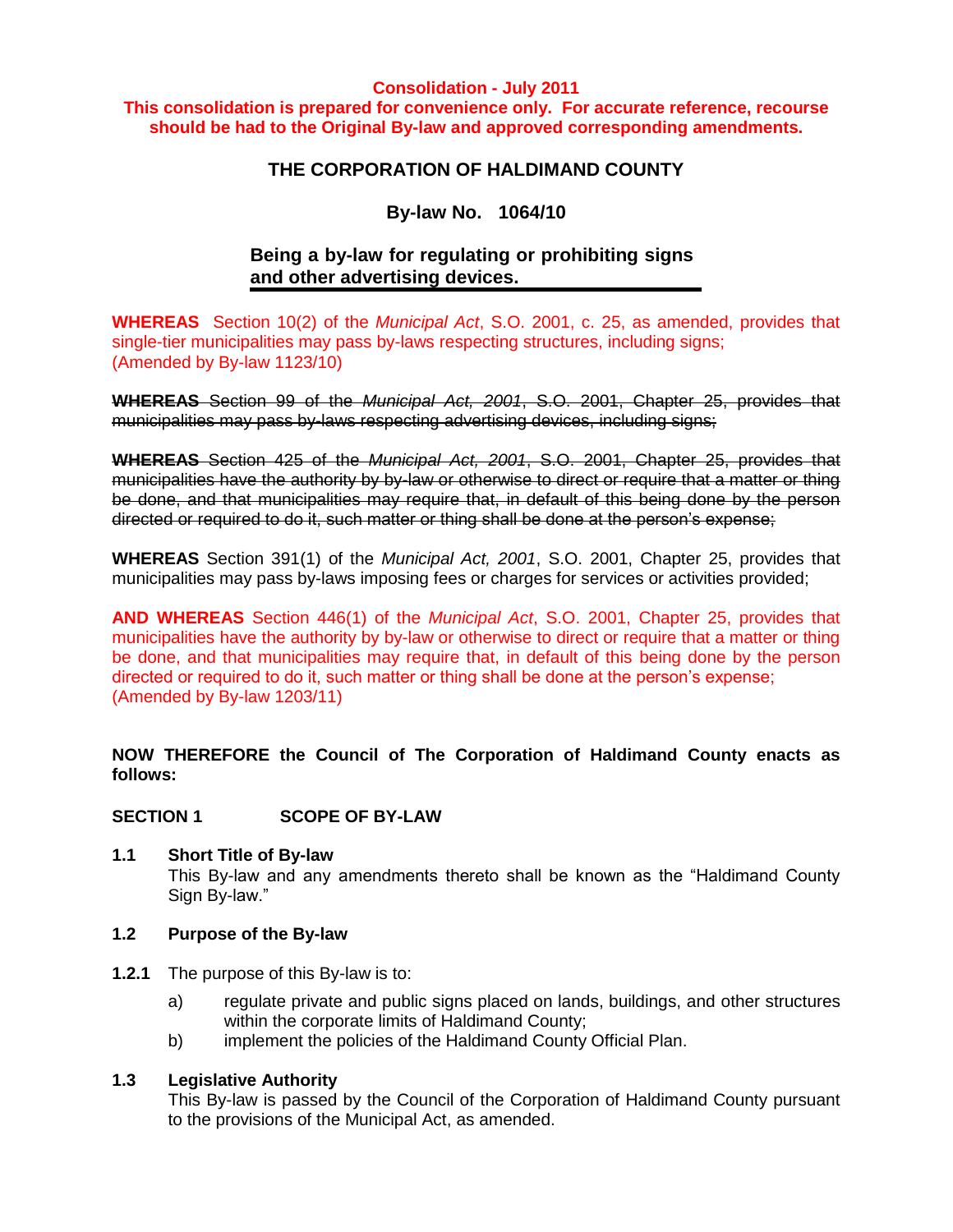# **1.4 Area of Applicability**

This By-law applies to the lands in Haldimand County.

# **1.5 Compliance with By-law**

No person shall hereafter erect or display a sign except in conformity with the provisions of this By-law.

# **1.6 Contents of By-law**

All references in the By-law to sections, regulations, exceptions, tables, figures, schedules and maps, refer to those in this By-law unless otherwise indicated.

# **1.7 Lawful Non-Complying Signs**

The provisions of this By-law shall not apply to a sign or the use of an existing sign that was lawfully erected on or before the day this By-law comes into force if the sign is not substantially altered and the maintenance and repair of the sign or a change in the message displayed is deemed not in itself to constitute a substantial alteration.

# **1.8 Relation to Other Government Requirements (Compliance with Other Restrictions)**

- **1.8.1** This By-law shall not be construed so as to reduce or mitigate restrictions or regulations for any sign that are lawfully imposed by the County, or by any governmental authority having jurisdiction to make such restrictions or regulations.
- **1.8.2** Compliance with this By-law does not relieve a property owner from complying with the requirements of:
	- a) the Ontario Building Code;
	- b) any federal, provincial, or municipal legislation.

# **SECTION 2 INTERPRETATION OF BY-LAW**

# **2.1 Measurements and Dimensions**

All measurements and dimensions in this By-law are expressed in metric.

# **2.2 Definitions**

Terms defined in this By-law are italicized and underlined for the purposes of convenience only. If a term defined by this By-law is not italicized and/or underlined, the definitions provided by the By-law shall apply when consistent with the context.

# **SECTION 3 DEFINITIONS**

**3.1** The terms set out below shall have the following meanings:

**"ALTER"** means any change to a sign including the removal and replacement of the sign, the addition or removal or rearrangement of parts of the sign, but excluding the changing of copy or the replacement of parts of the sign with similar parts for maintenance purposes. Alteration shall have the same meaning as alter.

**"ATTIC"** means the portion of a building situated wholly or in part under a roof, but which is not a storey or a one-half storey.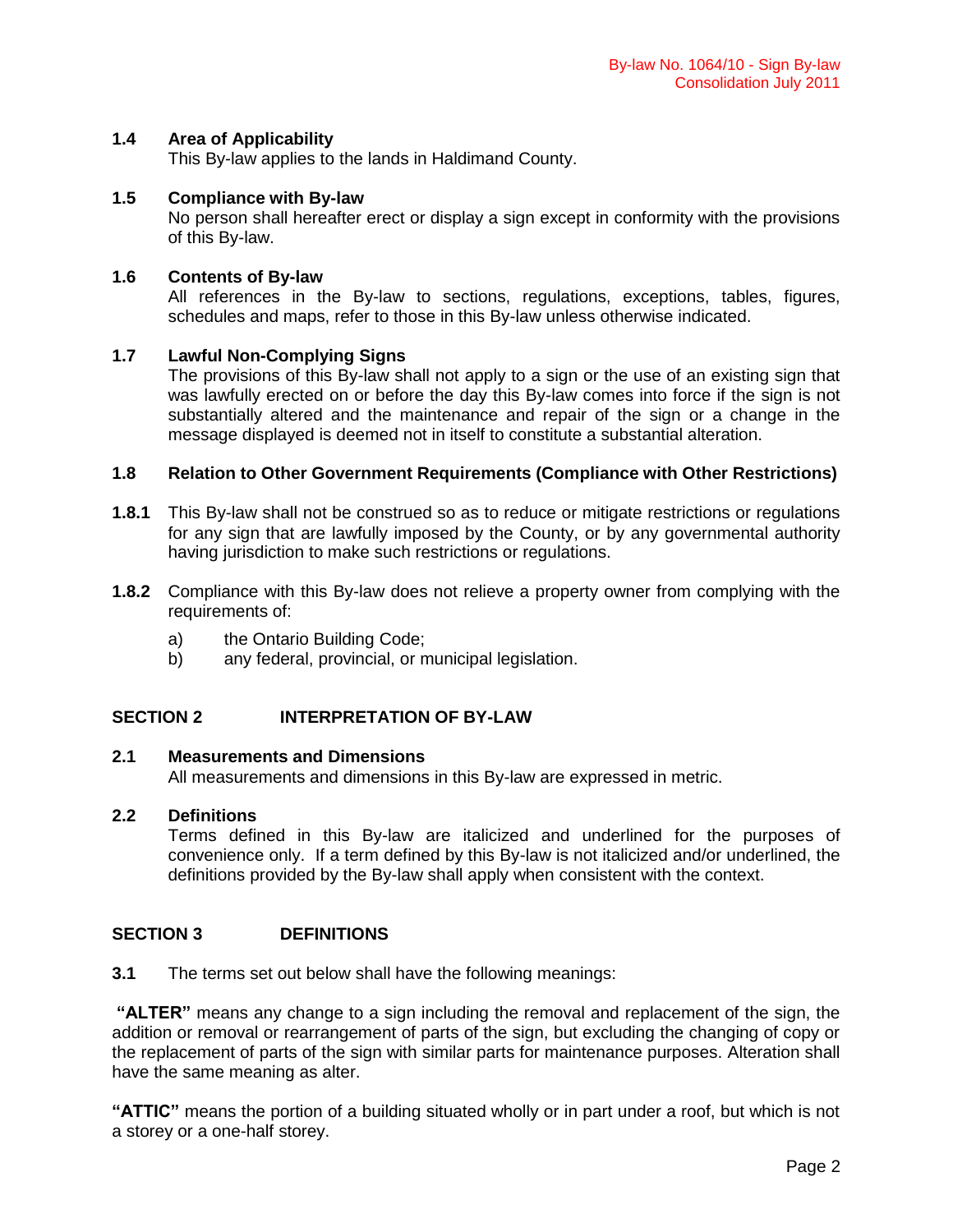**"BASEMENT"** means the portion of a building between two floor levels that has less than 50% of its height below the average finished grade of the lot on which the building is located. The term basement shall not include a cellar.

**"BED AND BREAKFAST"** means the provision of temporary accommodation for the traveling public, as accessory to a permitted single detached dwelling and in accordance with the provisions of the Municipality's zoning by-laws.

**"BUILDING"** means a structure used for the shelter, accommodation or enclosure of persons, animals, goods, materials or equipment that is supported by columns or walls, has one or more floors, is covered by a roof and is permanently affixed to the land.

**"BUSINESS"** means an establishment in which one or more persons are employed in conducting, managing, or administering an endeavor or means of livelihood. The term business includes the administrative offices of a government agency, a non-profit organization, or a charitable organization.

**"CANOPY"** means any structure which projects from the exterior face of a building wall and extends across part or all of that exterior face of a building wall or is a self-supporting unenclosed structure.

**"CELLAR"** means the portion of a building between two floor levels that has 50% or more of is height below the average finished grade of the lot on which the building is located. The term cellar shall not include a basement.

**"CHARITABLE ORGANIZATION"** means an association of persons that has charitable status under the laws of Ontario or Canada.

**"COMMUNITY ASSOCIATION"** means a group of persons organized for the advancement of activities of a civic, social, cultural or recreational nature and whose activities are not conducted for monetary profit.

**"COMMUNITY BULLETIN BOARD"** means a bulletin board erected by the County for the purpose of providing a display surface for posters.

**"CONSERVATION AUTHORITY"** means a conservation authority having jurisdiction in Haldimand County.

**"COPY"** means the wording, letters, numerals, graphics, logos, and artwork of a sign, on the display surface and is either permanent or removable.

**"COUNCIL"** means the Council of the Corporation of Haldimand County.

**"COUNTY"** means the Corporation of Haldimand County.

**"DISPLAY SURFACE"** means the surface of the sign, upon, against, or through which the copy of the sign is displayed.

"**DRIVEWAY"** means that portion of a lot designed to provide motor vehicle access from the lot to the traveled portion of the street, private road or lane.

**"ERECT"** means display, attach, affix, post, alter, construct, place, locate, install or relocate.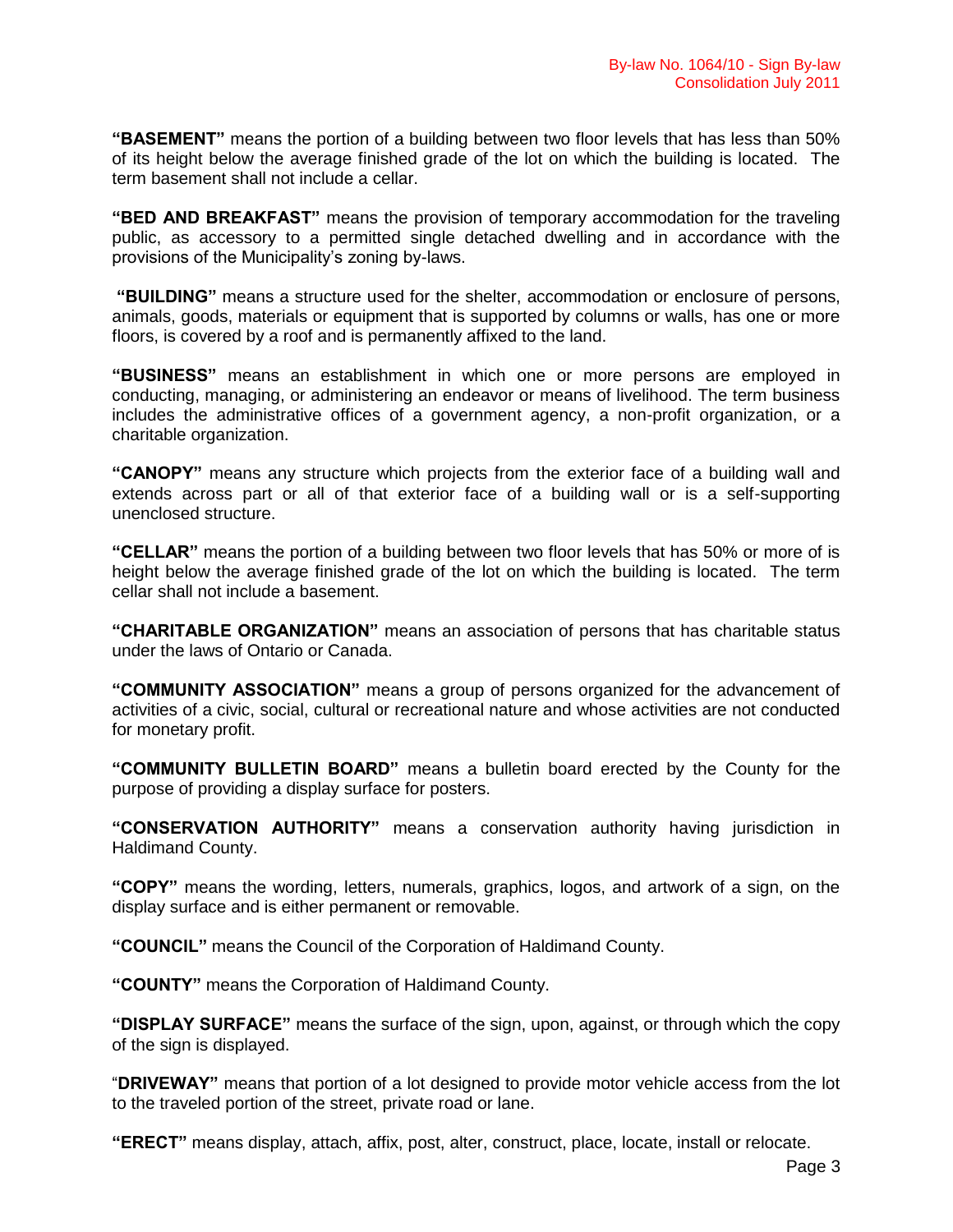**"FAÇADE"** means the exterior wall of a building facing a street or private road.

**"FARM"** means the use of land, buildings, or structures for apiaries, aviaries, the growing of field crops, horticultural crops, ornamental crops, tobacco, ginseng or mushrooms; the breeding, raising, boarding, sale or training of horses; the breeding, raising or sale of cattle, goats, sheep, swine and fur bearing animals; cattle or goat dairying; raising or sale of chickens, ducks, geese, turkeys, pigeons or other fowl, game birds, fish and frogs; egg production.

**"FINISHED GRADE"** means the lowest of the levels of finished ground adjacent to the location of the sign, exclusive of any artificial embankment.

**"HEIGHT"** means the vertical distance from the finished grade below the sign to the highest physical point of the sign.

**"HOME INDUSTRY"** means a small scale industrial operation that is carried on in accordance with the provisions of the Municipality's zoning by-laws, as accessory to a permitted single detached dwelling.

**"HOME OCCUPATION"** means an occupation or business that is carried on in accordance will all provisions of the Municipality's by-laws within a dwelling as accessory to a permitted residential use and includes a bed and breakfast.

**"INSPECTOR"** means any Building Inspector, Municipal Law Enforcement Officer or any other inspector appointed by Council pursuant to a by-law.

**"LANE"** means a road owned by the County that provides either the primary access to abutting lots or the secondary access to abutting lots where the primary access/frontage is available from a street. The term lane shall not include a street.

**"LOT"** means a parcel of land within a registered plan of subdivision or any land that may be legally conveyed under the exemption provided in Section 50 (3)(b) or section 50 (5)(a) of the Planning Act, or a remnant of a lot that remains in private ownership after part of the lot has been expropriated.

# **Exterior Lot**

A lot situated at the intersection of and abutting upon two streets, a street, and a private road, two private roads or the same street or private road, provided that the interior angle of the intersection of the street lines is not more than 135 degrees. In the case of a curved corner, the interior angle of the intersection shall be measured as the angle formed by the intersection of the extension of each of the street lines.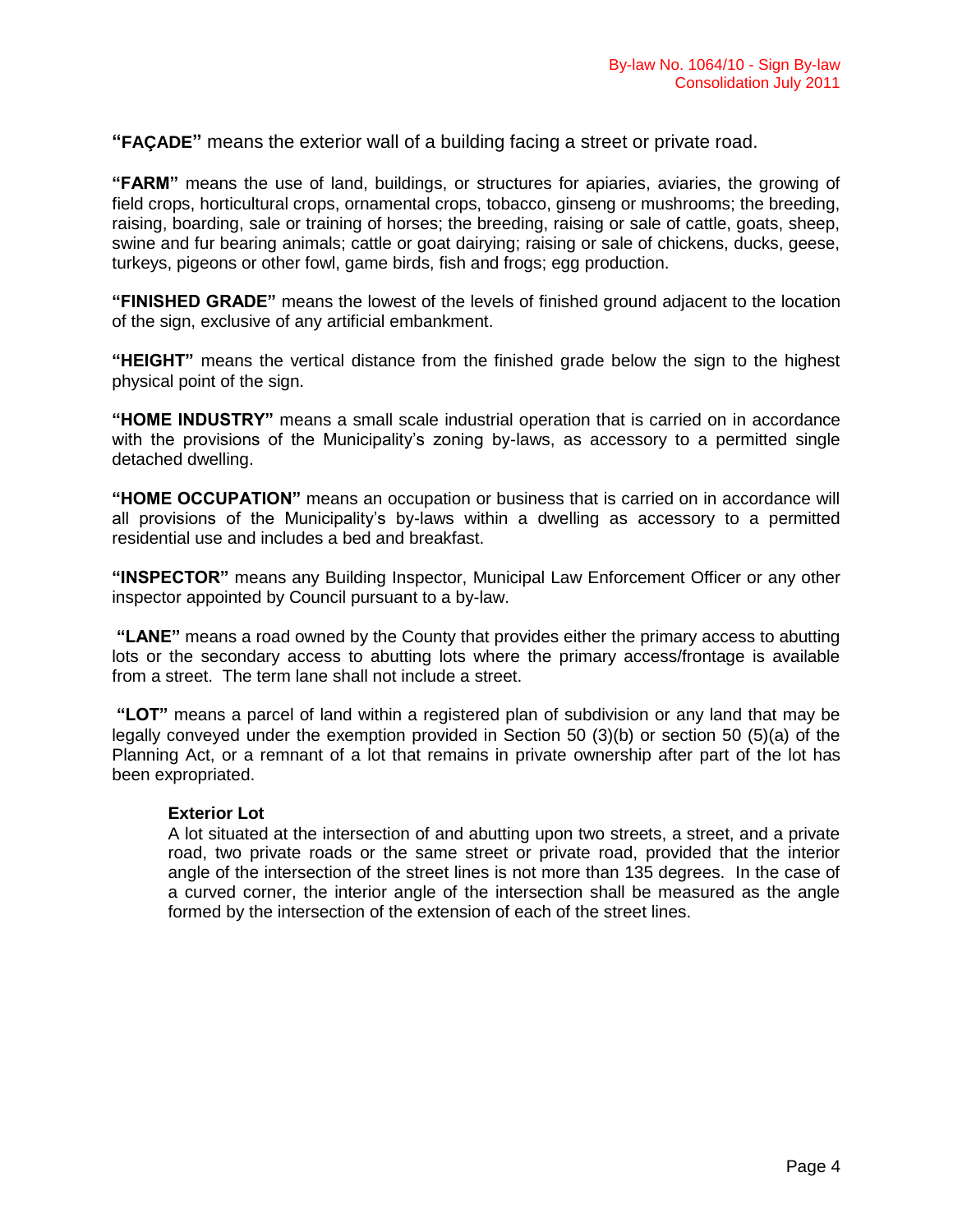#### **STREET / PRIVATE ROAD**



# **Interior Lot**

A lot other than an exterior lot or a through lot.

# **Through Lot**

A lot bounded on two opposite lot lines by streets and/or private roads. A lot that qualifies as both an exterior lot and a through lot shall be deemed to be an exterior lot.

**"LOT LINE"** means any boundary of a lot or the vertical projection thereof.

# **Exterior Side Lot Line**

A side lot line abutting a street or private road on an exterior lot

# **Front Lot Line**

In the case of an interior lot, a lot line dividing the lot from the street or private road shall be deemed to be a front lot line. In the case of an exterior lot, the shorter lot line abutting a street or private road shall be deemed to be a front lot line and the longer lot line abutting a street or private road shall be deemed to be an exterior side lot line. In the case of a through lot whether or not such lot is deemed to be an exterior lot, the lot line where the principal access to the lot is provided shall be deemed to be a front lot line.

# **Interior Side Lot Line**

A side lot line that is not an exterior side lot line

# **Rear Lot Line**

A lot line (or point of intersection of the side lot lines) furthest from and opposite to the front lot line.

# **Side Lot Line**

A lot line other than a front lot line or a rear lot line.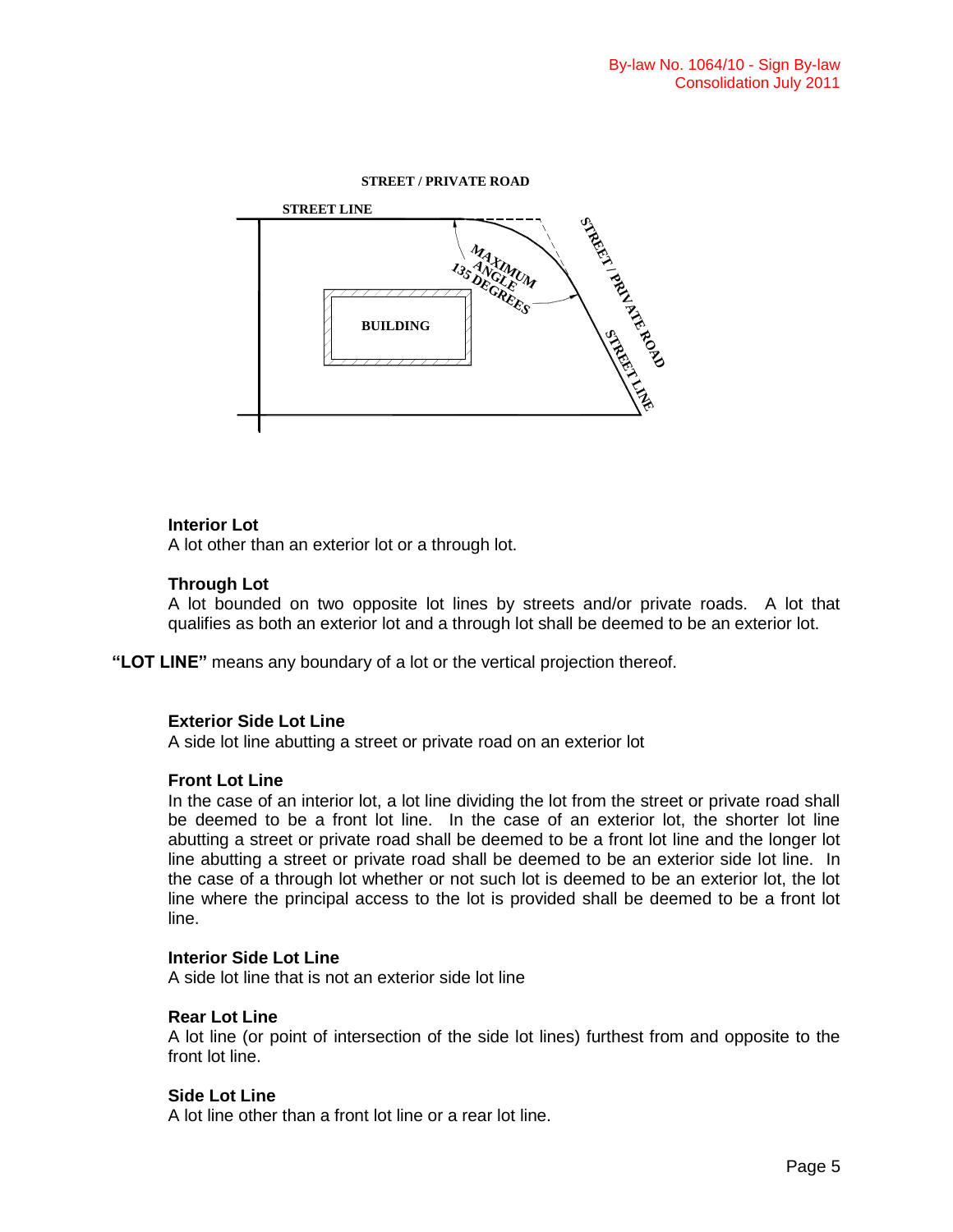**"MOTOR VEHICLE"** means an automobile, truck, motorcycle, motor assisted bicycle and any other vehicle propelled or driven by other than muscular power.

**"MUNICIPALITY"** means the Corporation of Haldimand County.

**"MUNICIPAL AGREEMENT"** means an agreement made with the Corporation of Haldimand County.

**"MURAL"** means a painting, illustration, or decoration applied to a free standing sign or the exterior wall of a building and that is otherwise not a sign as defined by this By-law.

**"OWNER"** means the registered owner of the premises upon which any sign or sign structure is located, or any person described on a sign or whose name or address or telephone number appears on the sign, or who has installed the sign, or who is in lawful control of the sign, or who benefits from the message on the sign, and for the purposes of this By-law there may be more than one owner of a sign.

**"PERMANENT"** means physically existing or continuing indefinitely in a space, location, or place. Permanently shall have the same meaning as permanent.

**"PERMITTED"** means permissible by this By-law.

**"PERSON"** means, but is not limited to an individual, sole proprietorship, partnership, association, or corporation and any other entity to which the context can apply according to the law.

**"PREMISES"** means a lot or a building or a part of a lot or building.

**"PRIVATE ROAD"** means a road, the fee simple of which is owned by a single person, that is subject to one or more easements registered against title in favour of one or more abutting lots to which the easements are appurtenant. Such easements entitle the owners of the lots to use the private road for the purposes of access to and from the lots. The term private road includes a private road shown on a registered plan of condominium plan but does not include a right-ofway, a street or a lane.

**"PROPERTY"** means a parcel of land having specific boundaries, which is capable of legal transfer.

**"PROVINCE"** means the Province of Ontario. Provincial shall have the same meaning as Province.

**"PUBLIC AUTHORITY"** means any department or agency of Haldimand County, a conservation authority, the Government of Ontario, or the Government of Canada.

**"RIGHT-OF-WAY"** means an area of land on which has been created and registered against the title of the lot on which it is located, perpetual easements appurtenant to one or more lots to a street. The term right-of-way shall not include a private road.

**"ROAD ALLOWANCE"** shall have a corresponding meaning to that of a street.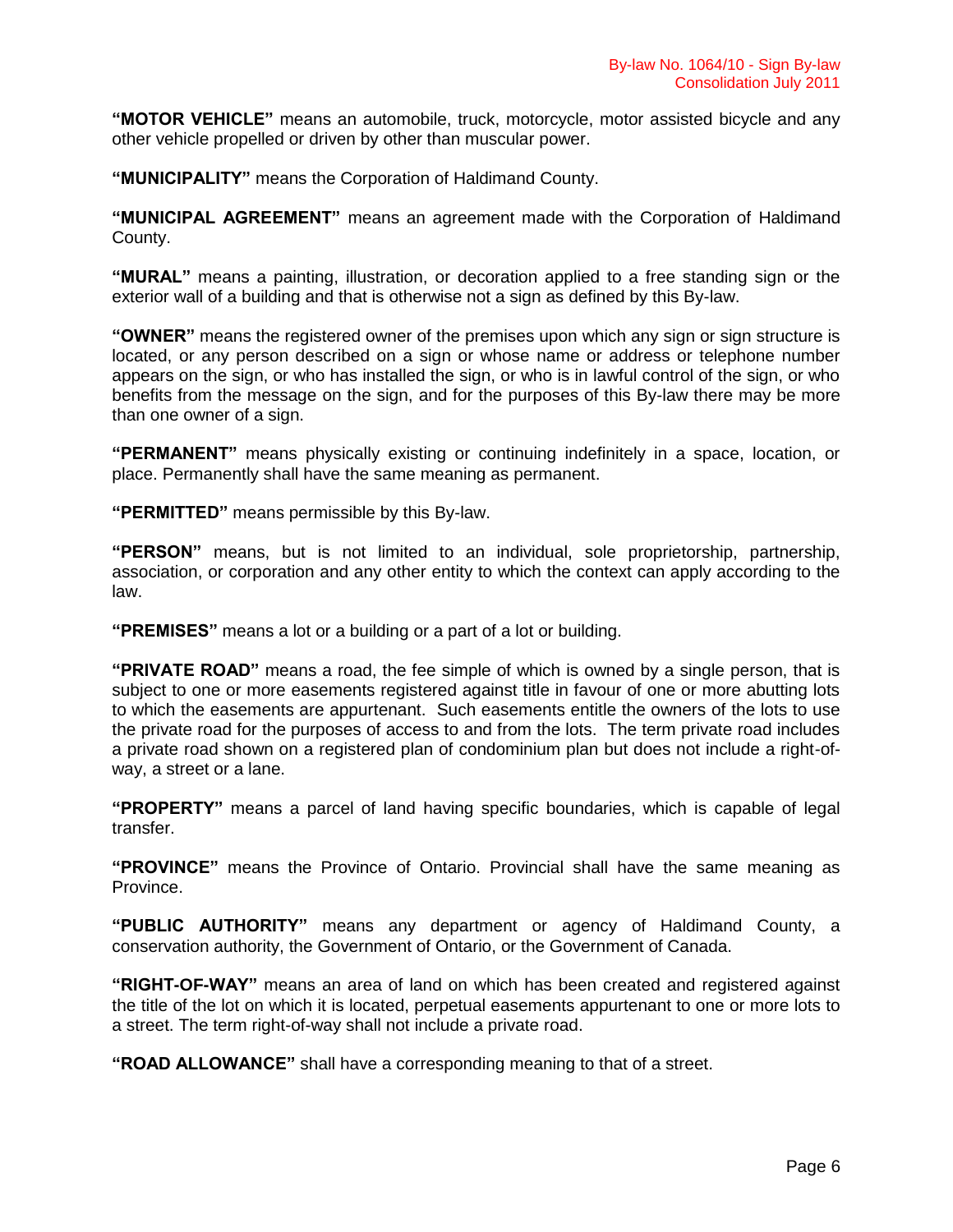**"SIGN"** means any visual medium and its support structure used to convey information by way of words, pictures, images, graphics, emblems, or symbols, or any device used for the purpose of providing direction, identification, advertisement, business promotion, or the promotion of a person, product, activity, service, event or idea.

**"SIGN, ABANDONED"** means a sign and/or a sign support structure located on a premises which becomes vacant and unoccupied for a period of 90 days or more, or any sign that pertains to a time, event, or purpose that no longer applies.

**"SIGN, ANIMATED"** means a sign which contains a video screen or any kinetic or illusionary motion of all or part of a sign, including rotations; or any sign which is manually displayed by an individual for the purposes of advertising, or any sign which is projected on a display surface by electronic means, but does not include an electronic message board.

**"SIGN AREA"** means:

- i) in the case of a sign having one display surface, the area of the display surface;
- ii) in the case of a sign having two display surfaces, which are separated by the thickness of the sign structure and the thickness is not used as a display surface, the area of one display surface;
- iii) in the case of a free standing number, letter, picture, image, graphic, emblem, symbol, or shape, the smallest rectangle which will enclose the number, letter, picture, image, graphic, emblem, symbol, or shape.

**"SIGN, BANNER"** means a sign made from cloth, plastic, or a similar light weight, non-rigid material.

**"SIGN, BARN"** means a sign affixed parallel to the wall or other exterior of a barn and which identifies the name of the occupant or the name of the farm on which the barn is located.

**"SIGN, BILLBOARD"** means an outdoor ground or wall sign erected and maintained by a person, firm, corporation, or business engaged in the sale or rental of the space on the sign to a client, upon which space is displayed copy that advertises a business, goods, products, or services not necessarily sold or offered or conducted on the property.

**"SIGN, CANOPY"** means a sign which is contained within or affixed to the surface of a canopy and which does not project beyond the limits of the surface of the canopy.

**"SIGN, COMMUNITY EVENT"** means a temporary sign advertising events conducted or sponsored by charitable organizations or community associations.

**"SIGN, DIRECTIONAL"** means a sign erected on a property to identify an entrance, exit, or area for the purpose of directing persons and/or regulating the movement of traffic or pedestrians on a property.

**"SIGN, ELECTION"** means a temporary sign advertising any political party or candidate participating in the election for public office.

**"SIGN, ELECTRONIC MESSAGE BOARD"** means a sign which has messages displayed by electronic means.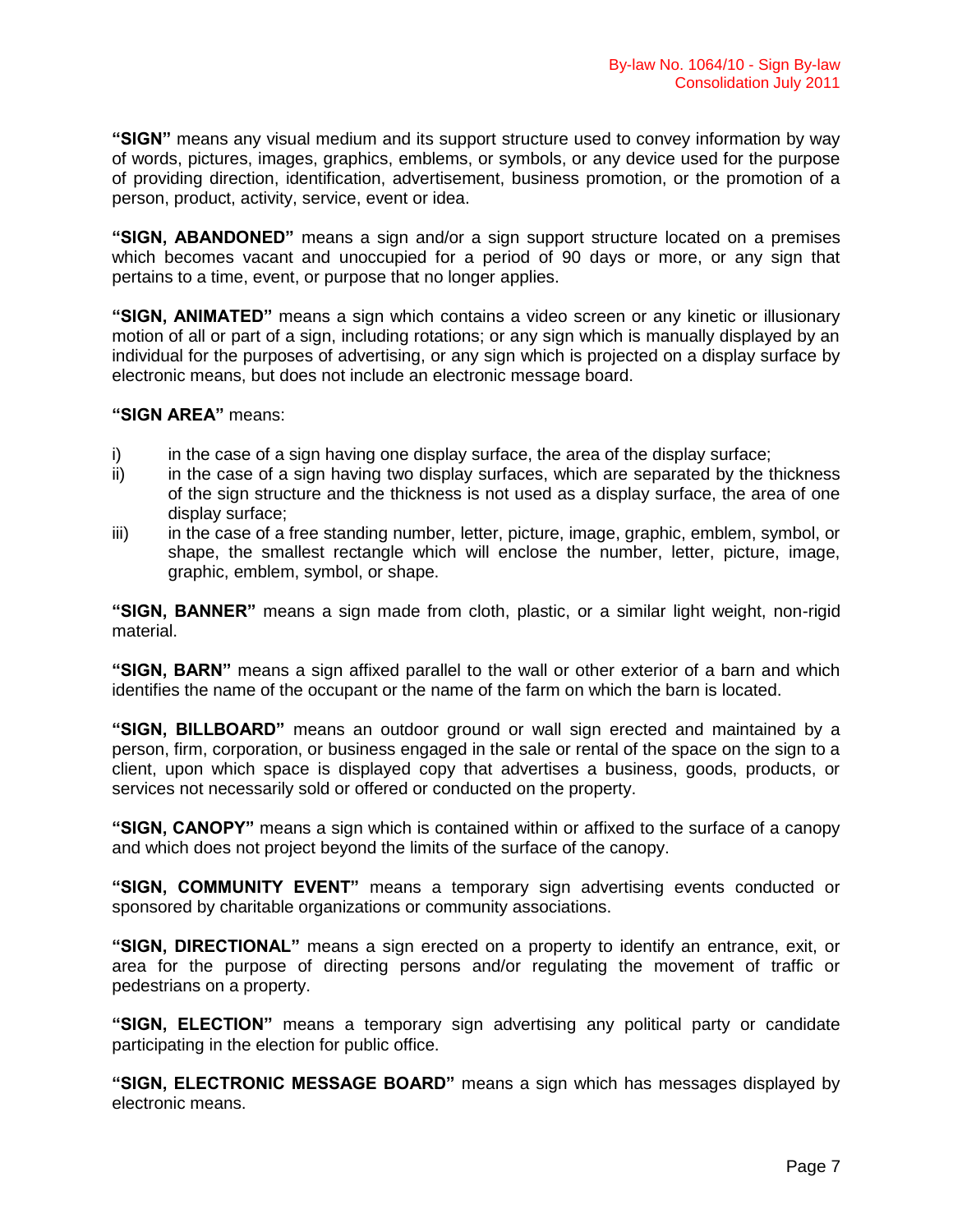**"SIGN, GROUND"** means a sign permanently affixed to the ground by one or more selfsupporting poles or supported by a free-standing masonry structure.

**"SIGN, HOME INDUSTRY"** means a ground or wall sign located on the premises of a home industry.

**"SIGN, HOME OCCUPATION"** means a ground or wall sign located on the premises of a home occupation.

**"SIGN, INFLATABLE"** means a sign which is designed to be inflated by air or other gas and is designed to be airborne or tethered to the ground, a vehicle, a roof, or any other structure.

**"SIGN, MOBILE"** means a temporary sign which is not permanently affixed to the ground or to any structure, and typically designed for the rearrangement of copy of the sign face, and which is capable of being readily moved from place to place, but does not include a portable sign.

**"SIGN, OFF-SITE DIRECTIONAL"** means a sign providing directions to the site where a business or service is located.

**"SIGN, PROJECTING"** means a sign not directly supported from the ground but generally erected perpendicular to a supporting building wall, but shall not be a wall sign as defined in this By-law.

"**SIGN, PERMANENT"** means a sign permanently erected on or affixed to a premises.

**"SIGN, POSTER"** means a printed notice conveying information intended to be displayed for a temporary period of time and includes but is not limited to a bill, handbill, leaflet, notice, or placard.

**"SIGN, PERSONAL"** means a temporary sign used for a personal announcement or congratulatory message which is located on a property zoned for residential uses.

**"SIGN, PORTABLE"** means a sign not permanently attached to the ground or a permanent structure and which is designed to be moved readily and manually by one person from one location to another, and includes signs commonly referred to as A-Frame, T-frame, and sandwich board.

**"SIGN, PROJECTION"** means a sign that is displayed on a surface, building, or structure, by the projection of a beam of light or other source of illumination.

**"SIGN, PROMOTIONAL DEVELOPMENT"** means a sign advertising the sale of properties within a plan of subdivision but not the realtor's, developer's or landowner's business in general.

**"SIGN, PROMOTIONAL DEVELOPMENT DIRECTION"** means a portable sign providing direction to a construction, reconstruction, or development site.

**"SIGN, PUBLIC USE"** means a sign erected by or under the jurisdiction of a Public Authority.

**"SIGN, REAL ESTATE"** means a sign located on a property for the purpose of announcing the sale, lease, or rental of such property or building or part of a building located thereon.

**"SIGN, REAL ESTATE OPEN HOUSE DIRECTIONAL"** means a temporary sign providing directions to a residence that is offered for sale and where an open house is being conducted.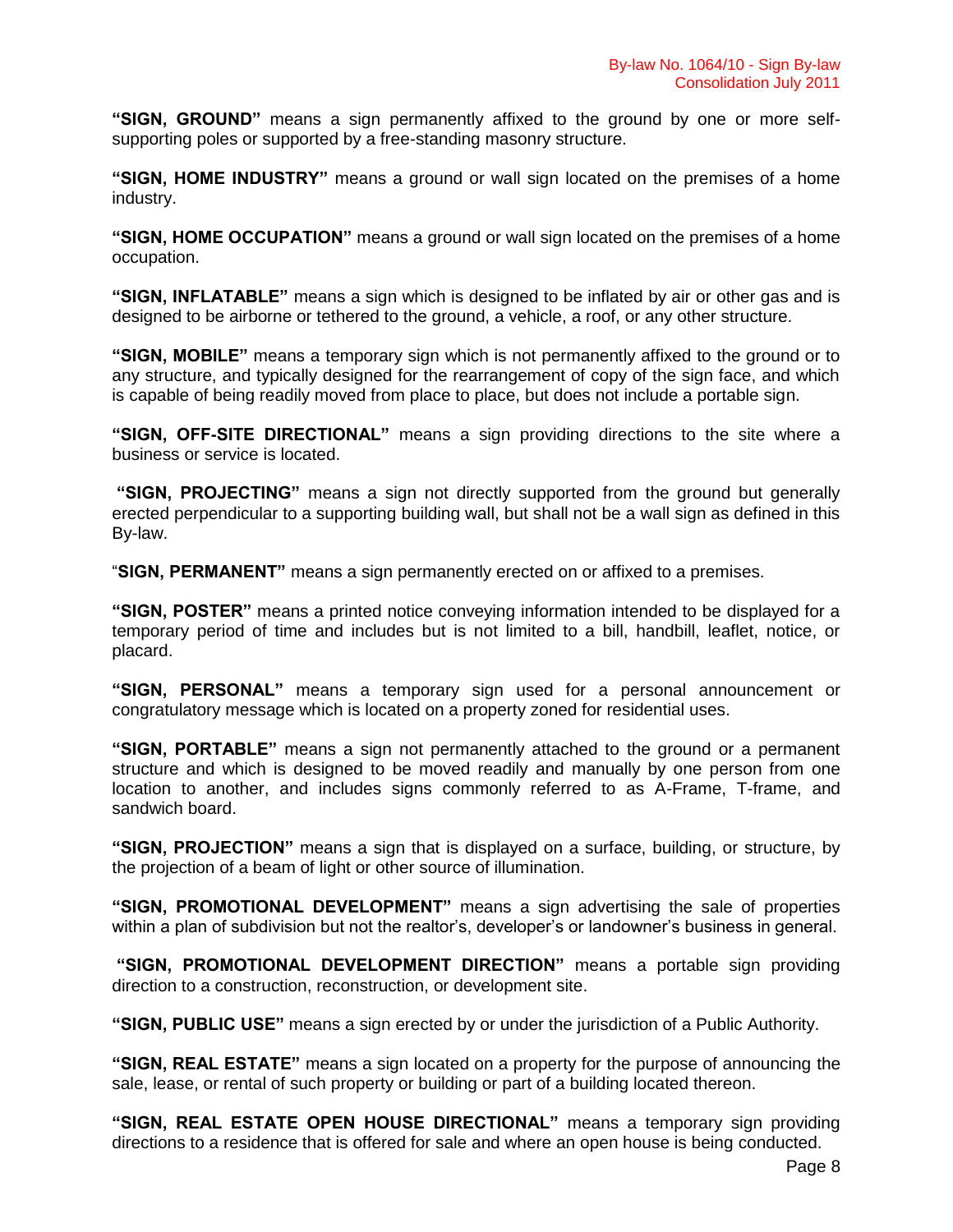**"SIGN, ROOF"** means a sign the entire face of which is above the lowest point at which the roof meets the building.

**"SIGN, A-FRAME"** means a freestanding temporary sign with no more than two faces joined at the top of the sign that is intended for temporary use during the hours of the business to which it applies and that is constructed in a manner and of materials such that it can be placed and moved manually by a person without mechanical aid.

**"SIGN, SUPPORT STRUCTURE"** means the framework, bracing and support of a sign.

**"SIGN, TEMPORARY"** means a sign not permanently erected and without foundations, that is not permanently affixed to any other structure which is used to advertise an activity or event that is transitory or not permanent in nature.

"**SIGN, TRAFFIC CONTROL"** means a sign erected under the jurisdiction of the Highway Traffic Act or the manual of Uniform Traffic Control Devices for the purpose of regulating traffic on streets.

**"SIGN, VEHICLE/TRAILER"** means a sign which is painted on or affixed to a motor vehicle or trailer which is parked and visible from a public right-of-way and its intended use is as a sign, unless said vehicle or trailer is used in the normal day-to-day operation of the business.

**"SIGN, WALL"** means a sign which is painted on or permanently affixed to a single wall of a building or structure.

**"SIGN, WINDOW"** means a sign placed, painted, etched or attached to the surface of a window facing the outside and intended to be primarily visible from a street or parking area.

**"STOREY"** means the portion of a building, other than an attic, basement or cellar, included between any floor level and the floor, ceiling or roof next above it. A mezzanine shall be deemed to be a storey.

**One-Half Storey** means a storey located wholly or in part under a sloping roof in which there is sufficient space to provide a height between finished floor and finished ceiling of at least 2.3 metres over a floor area equal to at least 50% of the floor area of the storey immediately below.

**"STREET"** means a road or public highway under the jurisdiction of the County or the Province of Ontario that is maintained so as to allow normal use by motor vehicles, or a road or public highway located within a registered plan of subdivision that has not yet been assumed by a public authority. The term street shall not include a lane.

**"STREET LINE"** means the limit of a street, private road or lane.

**"STRUCTURE"** means a man-made construction that is fixed to the earth or attached to another structure on a temporary or permanent basis.

**"USE"** means the use of land, a building, or structure, as permitted in the Municipality's zoning by-laws and as identified in the Tables of this By-law.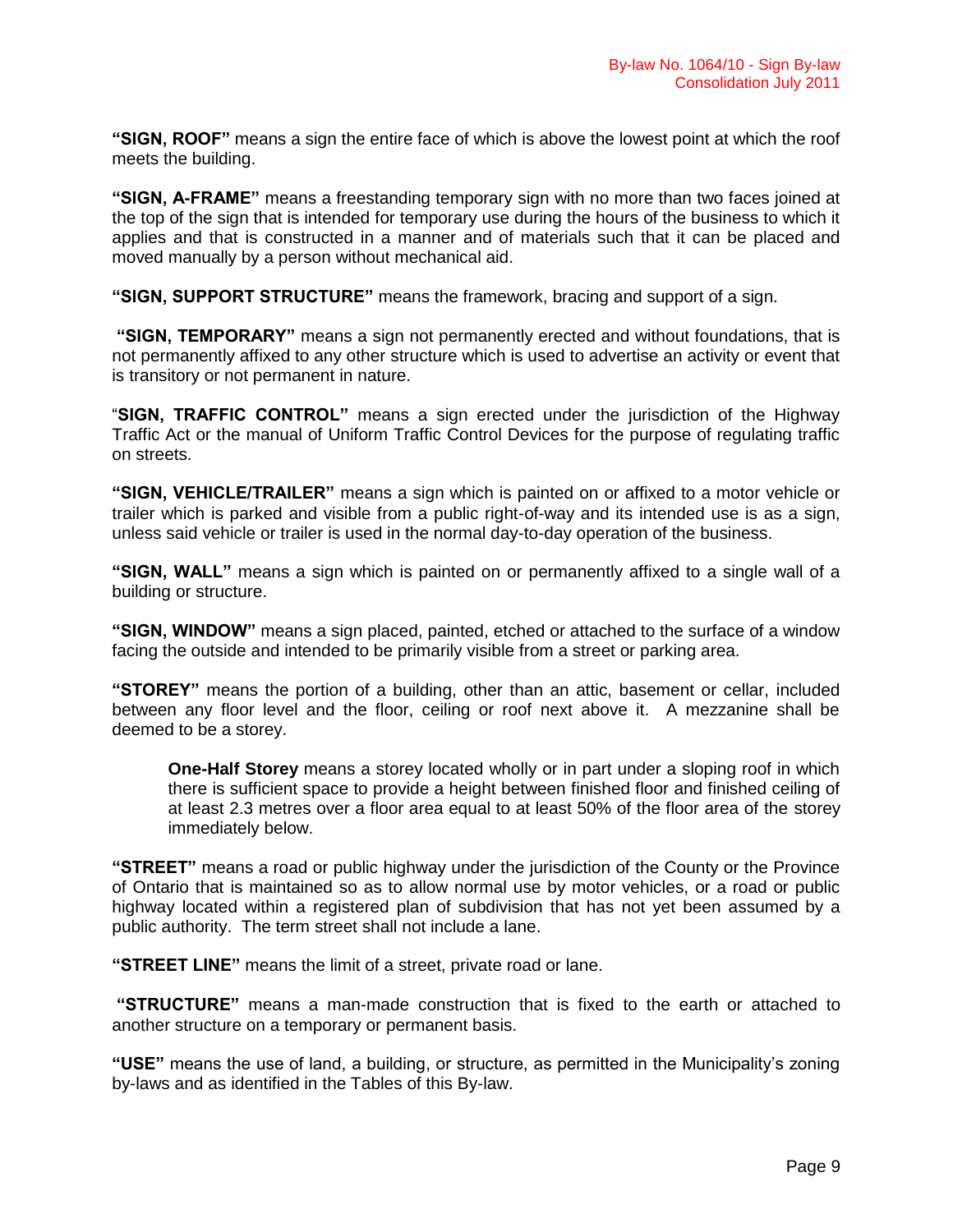**"VISIBILITY TRIANGLE"** means a triangular-shaped area of land abutting a lane, street or private road that is required to be kept free of obstructions that could impede the vision of a pedestrian or the driver of a motor vehicle exiting onto or driving on the lane, street or private road.

As illustrated below, a visibility triangle shall be determined as follows:

- a) the visibility triangle adjacent to an exterior side lot line shall be the area enclosed by each of the street lines measured to a point 5 metres back from the intersection of the street lines, and a diagonal line drawn between these two points:
- b) the visibility triangle from a driveway, lane, or right-of-way shall be the area enclosed by the line along the limits of the driveway and the street line measured to a point 3 metres back from the intersection of the street lines and the limit of the driveway, lane, or rightof-way and a diagonal line drawn between these two points.



**STREET / PRIVATE ROAD** 

**"ZONE"** means a designated area of land use shown on any schedule of the Municipality's zoning by-laws as enacted and amended by the Municipality pursuant to the Planning Act.

# **SECTION 4 ADMINISTRATIVE PROVISIONS**

- **4.1** The Chief Building Official and the Building Control and By-law Enforcement Division of the County shall be responsible for the administration and enforcement of this By-law.
- **4.2** Except for signs otherwise exempted in this By-law from the requirement for a permit, no person shall erect, keep, or maintain a sign on any premises unless a permit is obtained from the County prior to the erection or display of the sign.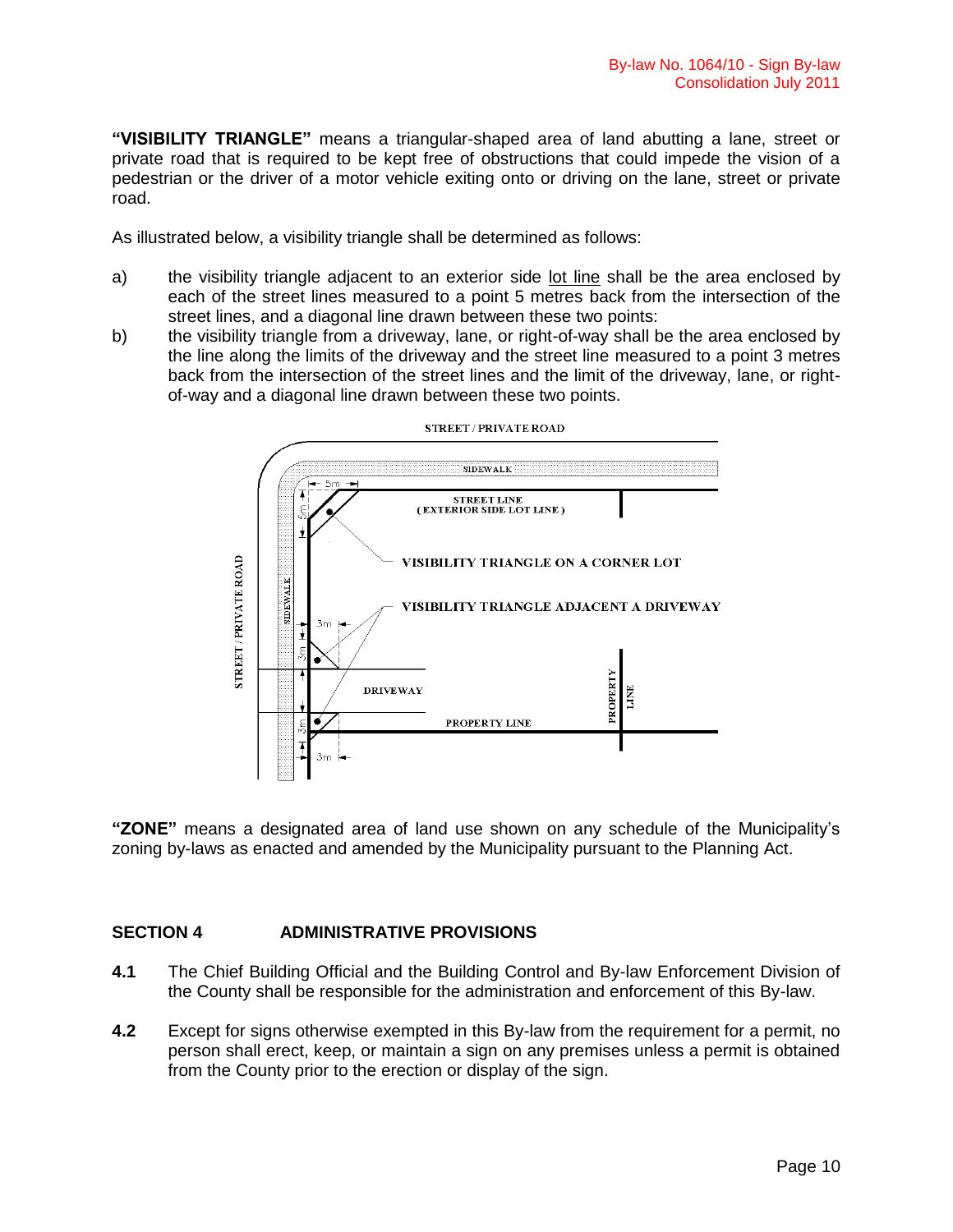**4.3** Every person applying for a sign permit shall apply on the application form or forms as may be prescribed by the County and shall submit the required plans and information and pay the applicable fees.

| 4.4 The fee for a sign permit shall be in accordance with Table 1. |  |  |  |
|--------------------------------------------------------------------|--|--|--|
|                                                                    |  |  |  |

| Amended           |                         |                                                           |
|-------------------|-------------------------|-----------------------------------------------------------|
| by By-law         | <b>TABLE 1</b>          |                                                           |
| 1203/11           | <b>SIGN PERMIT FEES</b> |                                                           |
| $Re-$<br>numbered | <b>SIGN TYPE</b>        | <b>FEE</b>                                                |
| from $4.3$ "      | Permanent Sign          | \$75 for sign less than 4.0 m <sup>2</sup> in sign area   |
|                   |                         | \$150 for sign 4.0 m <sup>2</sup> or greater in sign area |
|                   | <b>Mobile Sign</b>      | \$25                                                      |
|                   | <b>Billboard Sign</b>   | \$500                                                     |

(Repealed by By-law 1203/11 – see Haldimand County's User Fee By-law)

- **4.4** The County shall refund the fees paid for a sign permit where the applicant in writing requests a refund and the County has not commenced its review of the permit application for compliance with this By-law.
- **4.5** There shall be no refund of fees where:
	- i) the County has issued the permit as the result of false, mistaken, incorrect, or misleading information, statements, or undertakings on the application; or,
	- ii) the sign for which the permit application is made, has been erected, located, or displayed prior to the issuance of the permit; or
	- iii) the County has already undertaken the review.
- **4.6** Where the applicant for a permit is not the owner of the premises where the sign is to be erected, the applicant shall provide written authorization from the owner of the premises where the sign is to be located or erected.
- **4.7** A permit shall be refused if the proposed sign does not comply with this By-law and all other applicable law.
- **4.8** A permit may be revoked where the permit was issued as the result of false, mistaken, incorrect, or misleading information, statements, or undertakings on the application.
- **4.9** Where a sign is subject to the regulations of a public authority other than the County by virtue of its location or type:
	- i) An applicant for the sign shall provide the County with the written permission of the public authority having jurisdiction prior to making an application to the County for a permit; and,
	- ii) Approval of the sign by a public authority does not exempt the sign from complying with the provisions of this By-law.
- **4.10** Despite any other provision of this By-law, where a sign is located within 400 metres of a Provincial highway, the approval of the Ministry of Transportation may be required for the erection of the sign.
- **4.11** A sign permit is not required from the Ministry of Transportation for properties within 400 metres of a Provincial highway for: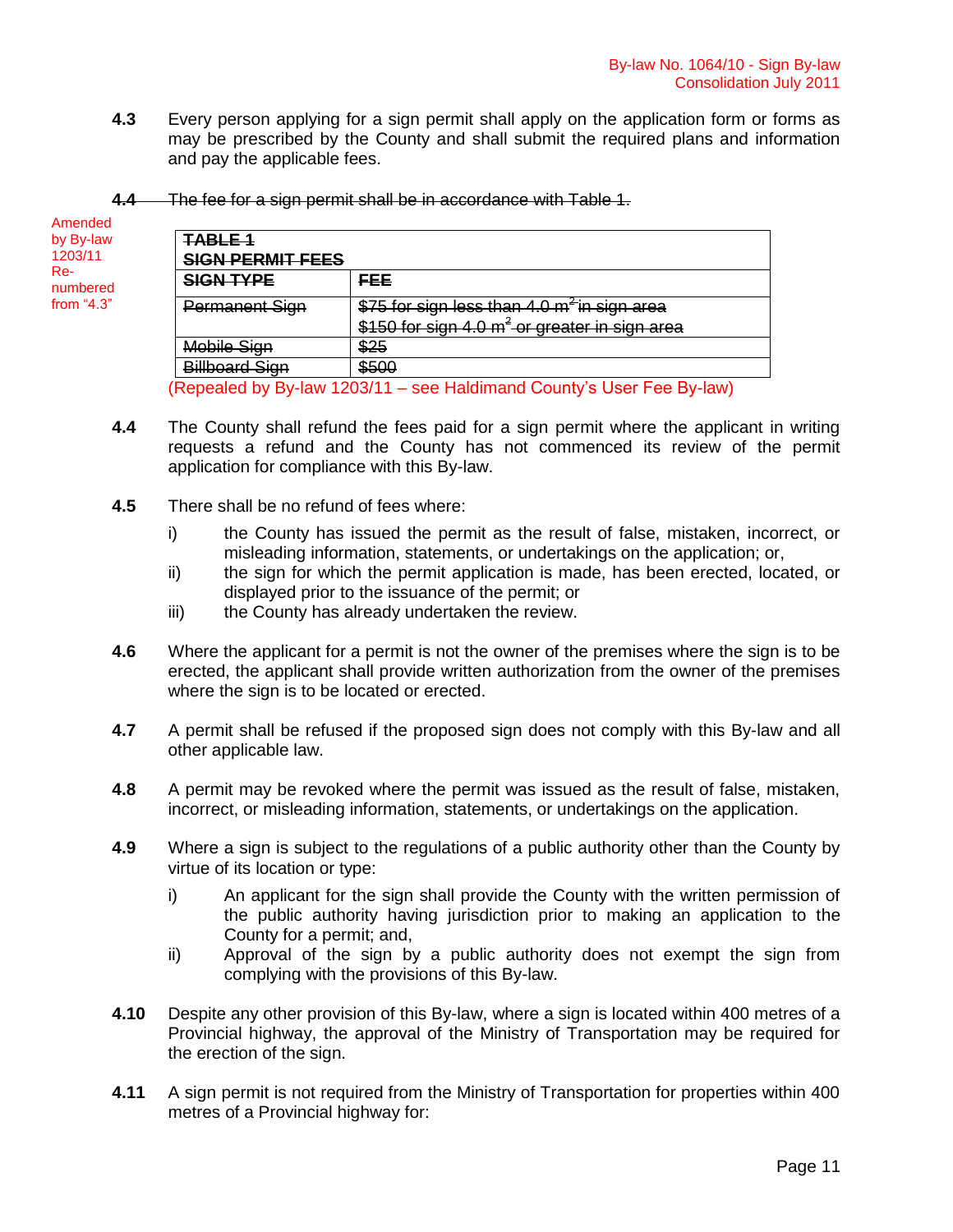- i) Signs that identify the name and/or occupation of the owner of the land, or the name of the premises. The size of the sign is limited to 0.60 metres by 0.30 metres;
- ii) Signs displaying information about the sale of agricultural products, other than tobacco, that are produced and offered for sale on private land that is zoned agricultural. Two signs that are facing in different directions, with a maximum size of 1.22 metres by 1.22 metres, or one sign with a maximum size of 1.22 metres by 2.44 metres, can be installed; and
- c) Signs displaying directions to a place where agricultural products, other than tobacco, are offered for sale, provided that the owner of the sign is the owner or the tenant of the land, the sign is on private land that is zoned agricultural, and the sign is displayed only during the season the products are offered for sale. The maximum size of the sign is the same as above.
- **4.12** Every permit issued by the County for a permanent sign shall expire six (6) months from the date of issuance unless the sign is erected for its intended purpose and the permit shall become null and void upon the removal of the sign.
- **4.13** Where a permit has been issued for a permanent sign and before it has expired, a written request may be made to the Chief Building Official to extend the permit for a further six (6) months.
- **4.14** Nothing in this By-law shall exempt a person from the requirement to obtain a building permit where the Ontario Building Code Act requires a building permit for the sign proposed to be erected.
- **4.15** No permit is required to erect the following signs provided the signs otherwise comply fully with the provisions of this By-law:
	- i) Election signs;
	- ii) Home occupation or home industry signs;
	- iii) Real estate signs;
	- iv) Real estate open house directional sign
	- v) Off-site directional signs;
	- vi) Personal signs;
	- vii) Portable signs;
	- viii) Promotional development direction signs;
	- ix) A sign having a sign area less than 650 cm<sup>2</sup>;
	- x) Window sign;
	- xi) A community event sign;
	- xii) A sign advertising the sale of seasonal farm produce; and
	- xiii) A sign erected on a farm that is a sign permitted in Table 2 of this By-law.
- **4.16** The following signs shall be exempt from the provisions of this By-law:
	- i) Public use signs including signs required by and approved by the County or signs erected or displayed for in connection with any activity or matter conducted by the County;
	- ii) A sign erected for the purpose of public safety;
	- iii) Flags or emblems of patriotic, civic, educational or religious organizations;
	- iv) Commemorative plaques or cornerstones of that do not advertise;
	- iv) Murals that do not advertise;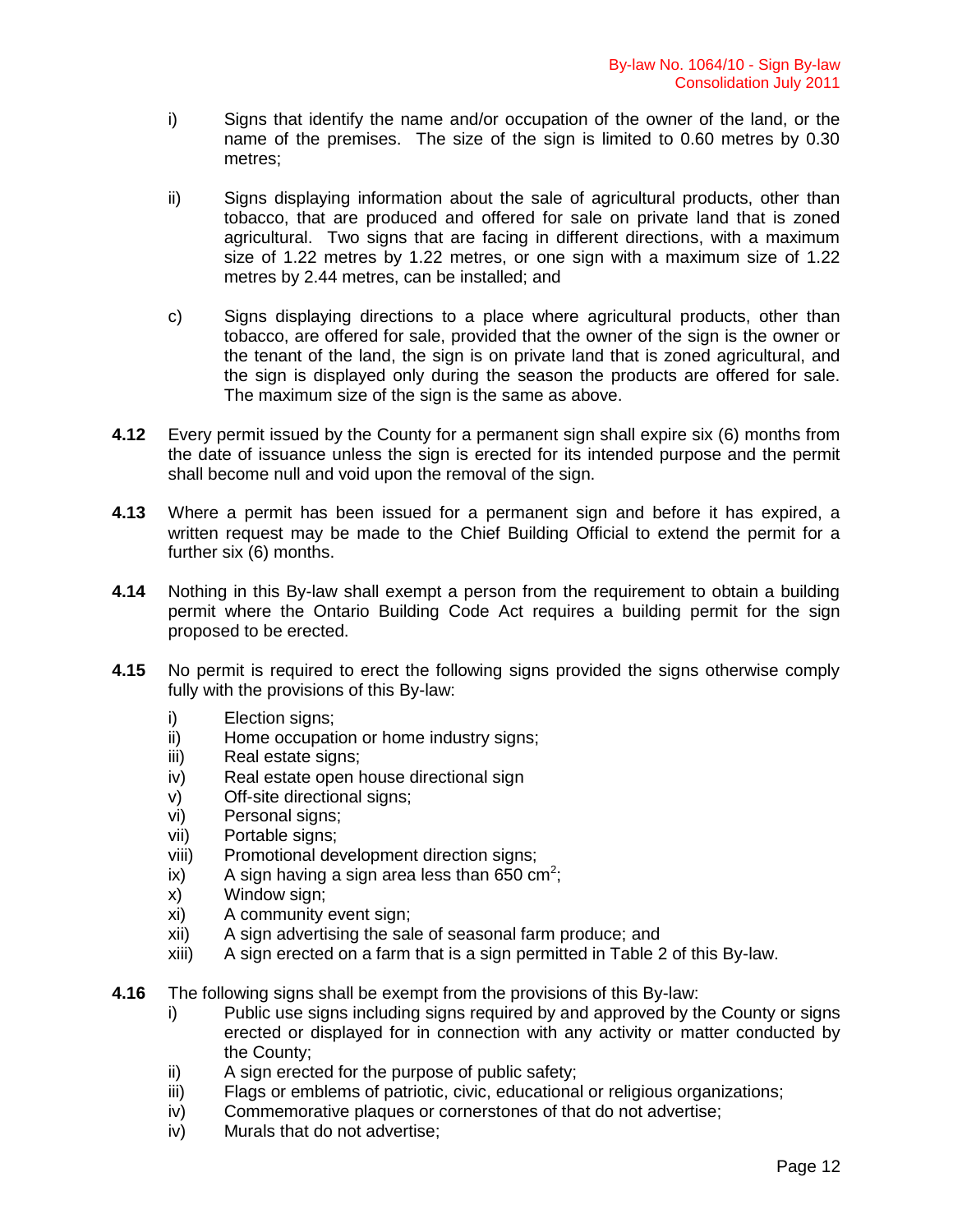- v) A sign erected by a non-profit agricultural society for an event or fair it operates;
- vi) A sign erected at a farmers market operated by the County or a non-profit agricultural society;
- vii) A barn sign;
- viii) A temporary sign associated with a sidewalk sale operated within a Business Improvement Area or by a merchants association; and
- ix) A sign containing advertising copy that is erected on premises owned by a public authority and used for sports and recreation or for community events.

# **SECTION 5 ENFORCEMENT PROVISIONS**

- **5.1** It shall be the duty of every person who erects, uses, maintains or causes a sign to be erected, used or maintained to ensure that the sign complies with all the provisions and requirements of this By-law.
- **5.2** A sign erected in contravention of any provision of this By-law may be removed by the County immediately and without notice, if such sign, unless otherwise authorized, is located wholly or partially on or over a road allowance or on any other lands owned by or under the jurisdiction of the County.
- **5.3** The Inspector may cause a notice to be sent to any owner of a property, owner of a sign, or to both, by means of registered mail or by hand delivery where any sign is found to be in contravention of any provision of this By-law.
- **5.4** Any sign found in contravention of any provision of this By-law may be removed by the Inspector or any person directed by him/her, without notice and such sign may be disposed of or impounded at the discretion of the Inspector. (Repealed by By-law 1123/10)
- **5.4** Any sign found in contravention of any provision of this By-law may be removed by the Inspector or any person directed by him/her, with notice to the owner, and such sign may be disposed of or impounded at the discretion of the Inspector. (Amended by By-law 1123/10) (Amended by By-law 1203/11)
- **5.4** Any sign found in contravention of any provision of this By-law may be removed by the Inspector or any person directed by him/her, without notice and such sign may be disposed of or impounded at the discretion of the Inspector. (Amended by By-law 1203/11)
- **5.5** Any sign impounded by the County shall be held for a period of thirty (30) calendar days from the date of the sign being impounded and at 12:01 a.m. of the thirty first (31<sup>st</sup>) day the sign, if not released to the owner upon payment of the expenses incurred by the County, may be disposed of in a manner at the discretion of the Inspector, without compensation or notice to any person.
- **5.6** The reasonable expense as determined by the Inspector for the removal and disposal of any sign removed by the County shall be the responsibility of the sign's owner and such costs are recoverable under the authority of the Municipal Act, 2001, as amended, and shall be collected in the same manner as taxes.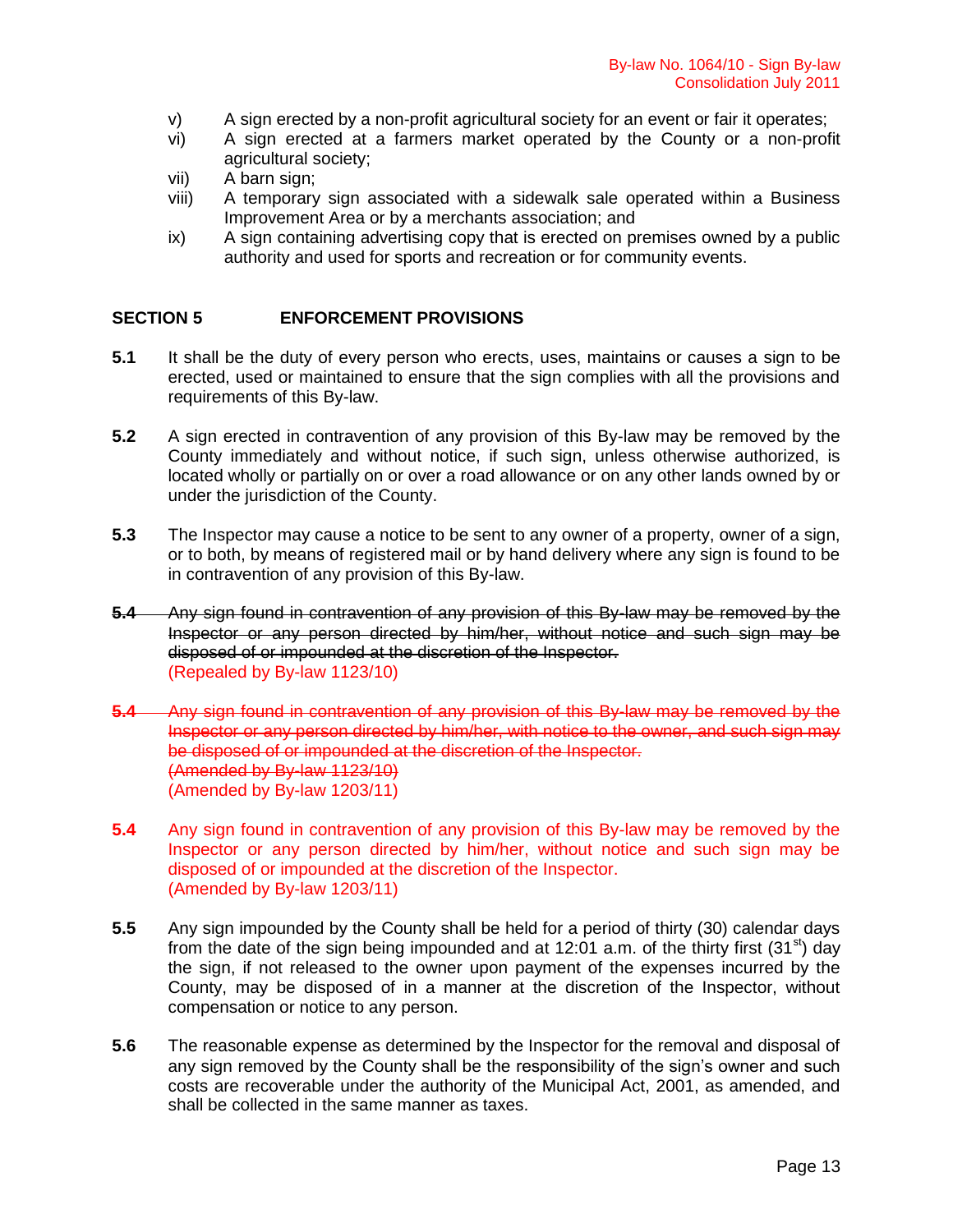- **5.7** Every person who fails to comply with any provision or requirement of this By-law shall be guilty of an offence and liable to a fine as prescribed by the Provincial Offences Act.
- **5.8** For contravention of sections of this by-law for which a short form wording is provided in Column 2 of Schedule "A" (where Column 3 is the corresponding Section reference), an authorized by-law enforcement officer or other agent as appointed by Council may issue an Offence Notice (in accordance with Section 3 of the *Provincial Offences Act*, R.S.O. 1990, CHAPTER P.33) with the associated fine value shown in Column 4 of the Schedule. The Offence Notice shall be in the form as prescribed in Ontario Regulations made under the *Provincial Offences Act*. (Amended by By-law 1161/11)
- **5.9** Every person who contravenes any provision of this by-law is guilty of an offence and upon conviction is liable to a fine as provided for by the *Provincial Offences Act, R.S.O. 1990*, Chapter P.33. (Amended by By-law 1203/11)

# **SECTION 6 PROHIBITIONS**

- **6.1** No person shall erect or maintain, or cause or permit to be erected or maintained any of the following signs:
	- i) A sign located on premises which does not specifically identify or advertise a business, service, or occupant of the premises where it is located, unless otherwise specified in this By-law;
	- ii) Roof sign;
	- iii) Animated sign:
	- iv) Vehicle/Trailer sign on non-motorized vehicles where the purpose of the sign meets the definition of a sign under this by-law;
	- v) A sign which may cause confusion with a traffic control sign or a traffic control signal;
	- vi) An abandoned sign.

# **6.2 Prohibited Locations**

- No sign or sign structure shall be located in a manner which, in the opinion of the Inspector, impedes the necessary view of a pedestrian or motorist; (Repealed by By-law 1203/11)
- i) No person shall locate a sign or sign structure in a manner which, in the opinion of the Inspector, impedes the necessary view of a pedestrian or motorist. (Amended by By-law 1203/11)
- ii) No person shall locate a sign which obstructs or impedes any fire escape, fire exit or door, any window required for natural ventilation or natural lighting or required as an emergency escape, or a fire fighter's access panel or skylight, or so as to prevent or impede free access from or to any part of a building; (Repealed by By-law 1203/11)
- ii) No person shall locate a sign or sign structure in a manner which obstructs or impedes any fire escape, fire exit or door, any window required for natural ventilation or natural lighting or required as an emergency escape, or a fire fighter's access panel or skylight, or so as to prevent or impede free access from or to any part of a building;

(Amended by By-law 1203/11)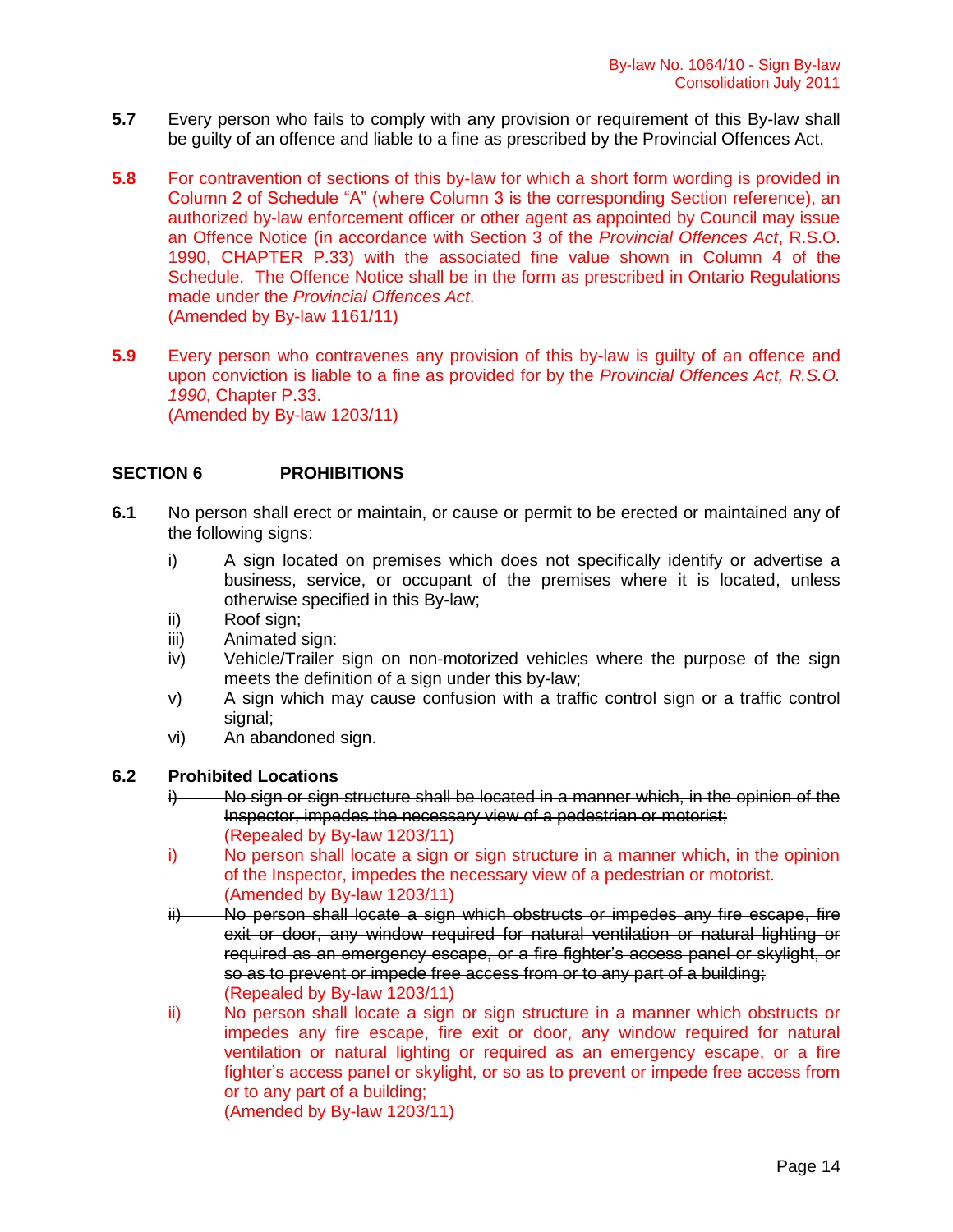- iii) No person shall erect a sign which obstructs or otherwise impedes the utilization of a parking space, loading space, driveway or aisle unless additional parking spaces or loading spaces are provided to comply with the requirements and regulations of the County;
- iv) No person shall locate a sign which obstructs or impedes the functioning of any flue or air intake, or any exhaust system;
- v) No person shall nail, screw, tape or otherwise fasten a sign to a tree;
- vi) No person shall erect a ground sign less than 1.0 metre from a street line;
- vii) No person shall erect a sign higher than 0.75 metres within 3 metres of any road allowance where the sign may impede the visibility of an access from any improved public street to any lot;
- viii) No person shall erect a sign within any road allowance other than a sign installed by Municipal agreement or a poster sign, a real estate open house directional sign, or a portable sign otherwise permitted by this By-law;
- ix) No person shall erect a sign within a visibility triangle;
- x) No person shall erect a wall sign above the first storey of a building or above the sill of the lowest window located at the second storey of a building. Amended by

# 1203/11

"vii" to "x"

By-law

# **SECTION 7 GENERAL PROVISIONS FOR ALL SIGNS**

- **7.1** In the event that an existing building is located within a road allowance, signs are permitted on the façade of the building within the road allowance subject to complying with all the provisions of this By-law.
- **7.2** In the event a sign that is lawfully erected on the day this By-law comes into force is altered or removed, all applicable provisions of this By-law shall apply.
- **7.3** Where a sign is illuminated, the sign and source of illumination shall be designed and located so as to prevent light trespass beyond the sign support structure and the display surface area. Only down-lighting and back-lighting will be permitted. Down-lights shall be of a full cut-off design. (Repealed by By-law 1203/11)
- **7.3** No person shall erect, cause or permit to be erected an illuminate sign unless, the sign and source of illumination is designed and located so as to prevent light trespass beyond the sign support structure and the display surface area. Only down-lighting and backlighting will be permitted. Down-lights shall be of a full cut-off design. (Amended by By-law 1203/11)
- **7.4** A billboard sign, directional sign, election sign, ground sign, home industry sign, home occupation sign, mobile sign, off-site directional sign, portable sign, projecting sign, promotional development direction sign, promotional development sign, real estate sign, and real estate open house directional sign may have two display surfaces attached back to back.

# **SECTION 8 PERMITTED SIGNS**

**8.0** No person shall erect, cause or permit to be erected a sign unless it is expressly permitted by this by-law and it complies with all applicable provisions. (Amended by By-law 1203/11)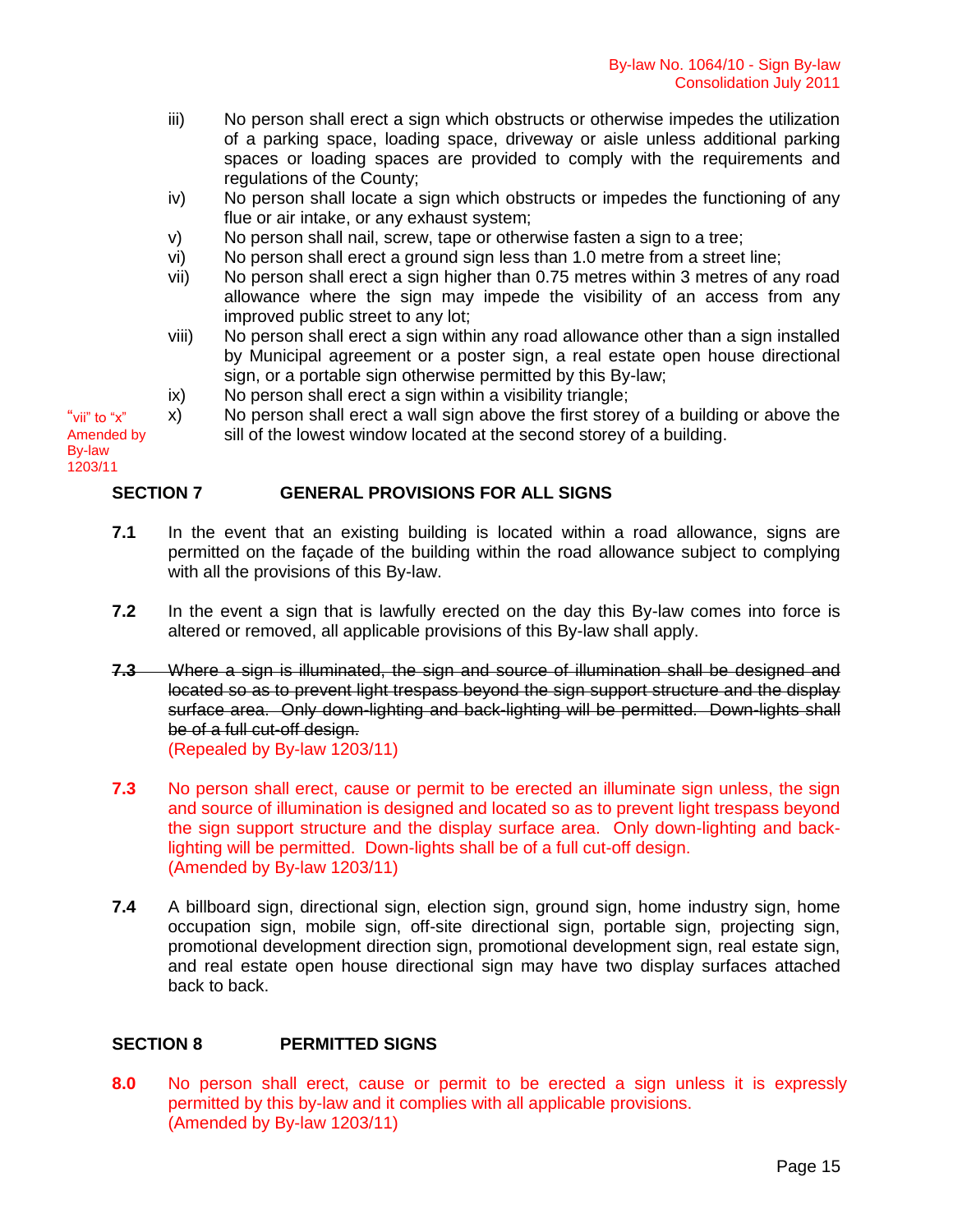- **8.1** Section 8 and Section 9 of this By-law are interdependent and shall be read together.
- **8.2** If a sign is specifically defined in this By-law but not listed as a permitted sign in any Table to this By-law, then the sign shall not be permitted.
- **8.3** A sign that is listed as being permitted shall only be permitted if it satisfies all applicable provisions of this By-law.
- 8.4 In the Tables to this By-law, the letter "P" indicates that a particular sign is permitted. The letter "N" indicates a particular sign is not permitted. The letters "N/A" indicates that this requirement is not applicable. (Amended by By-law 1203/11)
- **8.5** For the purposes of this By-law, the type of sign permitted on a property is based on the use of the property. The following uses are established by reference to the zone categories as set out in the Municipality's Zoning By-law and are identified in the Tables to this By-law:

#### **RES Residential**

Zone Categories: R1, R1-A, RI-B, R2, R3, R4, R5, RM, RH, RS, RV (Amended by By-law 1203/11)

- **IND Industrial** Zone Categories: MH, MG, ML, MP, MR, MD, MX **COM Commercial** Zone Categories: CD, CG, CH, CN, CHA, CM, CR, CS, CMT **INS Institutional**  Zone Categories: IC, IN, IR **AGR Agricultural**
- Zone Categories: A, D **OS Open Space** Zone Categories: OS, OST, HL
- **8.6** Where the use of the property does not correspond to a zone category set out above, the zone category permitting a use most similar to the use of the property shall apply for the purposes of this By-law.
- **8.7** The uses contained in Section 8.5 are identified in the Tables to this By-law.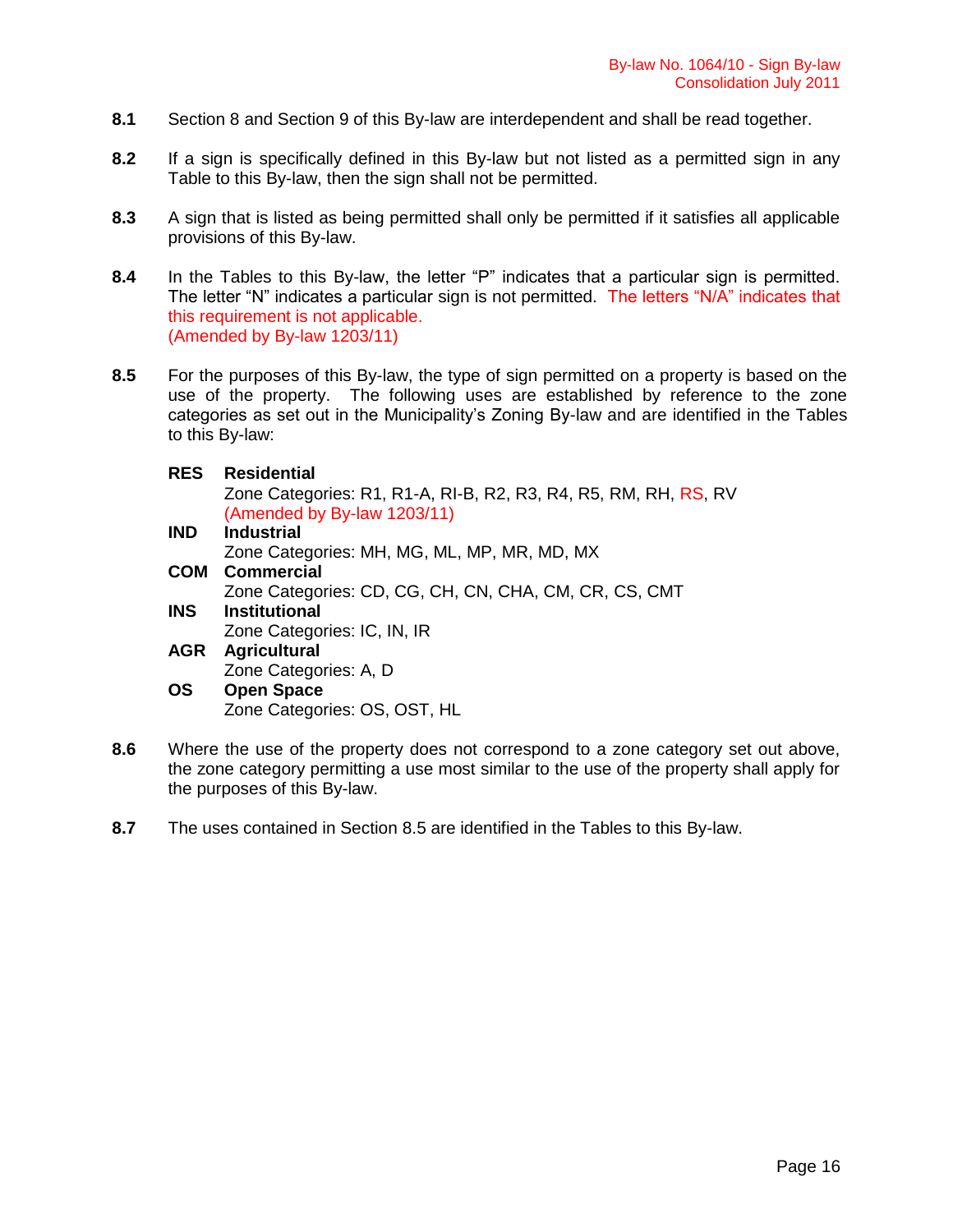**8.8** The sign types listed in Column 1 of Table 2 below, shall only be permitted in the property use category indicated in Column 3. The section of this By-law applicable to each sign type is indicated in Column 2.

| <b>TABLE 2</b><br><b>SIGNS PERMITTED BY PROPERTY USE</b> |                                 |            |                |                |                |                |                |
|----------------------------------------------------------|---------------------------------|------------|----------------|----------------|----------------|----------------|----------------|
| Column 1                                                 | Column 3<br>Column <sub>2</sub> |            |                |                |                |                |                |
| <b>Sign Type</b>                                         | <b>Section</b>                  | <b>RES</b> | <b>IND</b>     | <b>COM</b>     | <b>INS</b>     | <b>AGR</b>     | <b>OS</b>      |
| Banner Sign                                              | 9.1                             | N          | P              | P              | P              | P              | N              |
| <b>Billboard Sign</b>                                    | 9.2                             | N          | P              | P              | N              | N              | N              |
| Canopy Sign                                              | n/a                             | N          | P              | P              | $\overline{P}$ | $\overline{P}$ | N              |
| <b>Community Event Sign</b>                              | 9.3                             | P          | P              | P              | $\overline{P}$ | P              | P              |
| <b>Directional Sign</b>                                  | n/a                             | P          | P              | P              | P              | $\overline{P}$ | P              |
| Election Sign                                            | 9.4                             | P          | P              | P              | $\overline{P}$ | $\overline{P}$ | N              |
| Electronic Message Board                                 | 9.5                             | N          | P              | $\overline{P}$ | $\overline{P}$ | N              | P              |
| Ground Sign                                              | n/a                             | P          | P              | P              | $\overline{P}$ | $\overline{P}$ | $\overline{P}$ |
| Home Industry Sign                                       | n/a                             | P          | P              | P              | $\overline{P}$ | $\overline{P}$ | P              |
| Home Occupation Sign                                     | n/a                             | P          | $\overline{P}$ | $\overline{P}$ | $\overline{P}$ | $\overline{P}$ | $\overline{P}$ |
| Inflatable Sign                                          | 9.6                             | N          | N              | P              | N              | N              | N              |
| Mobile Sign                                              | 9.7                             | N          | P              | P              | P              | P              | N              |
| Off-Site Directional Sign                                | 9.8                             | N          | N              | N              | N              | $\overline{P}$ | N              |
| Portable Sign                                            | 9.9                             | N          | P              | P              | P              | P              | N              |
| Poster                                                   | 9.10                            | P          | P              | P              | P              | P              | P              |
| Projecting Sign                                          | 9.11                            | N          | N              | P              | N              | N              | N              |
| <b>Promotional Development</b>                           | 9.12                            | P          | P              | P              | P              | P              | N              |
| <b>Direction Sign</b>                                    |                                 |            |                |                |                |                |                |
| <b>Promotional Development</b>                           | 9.13                            | P          | P              | P              | P              | P              | N              |
| Sign                                                     |                                 |            |                |                |                |                |                |
| Real Estate Sign                                         | n/a                             | P          | P              | P              | P              | P              | N              |
| Real Estate Open House                                   | n/a                             | P          | P              | $\overline{P}$ | P              | P              | N              |
| Directional Sign                                         |                                 |            |                |                |                |                |                |
| Wall Sign                                                | 9.14                            | P          | $\overline{P}$ | $\overline{P}$ | P              | P              | $\overline{P}$ |

# **8.9 MAXIMUM NUMBER OF SIGNS**

Portable Sign Change from "Y" to "P" Amended by By-law 1203/11

> The maximum number of signs permitted on a property shall be in compliance with Table 3.

| <b>TABLE 3</b><br><b>MAXIMUM NUMBER OF SIGNS FOR A PROPERTY</b> |                                              |  |  |  |
|-----------------------------------------------------------------|----------------------------------------------|--|--|--|
| <b>Sign Type</b>                                                |                                              |  |  |  |
| Banner Sign                                                     |                                              |  |  |  |
| <b>Billboard Sign</b>                                           |                                              |  |  |  |
| Canopy Sign                                                     | per first floor entrance or window           |  |  |  |
| <b>Community Event Sign</b>                                     | No maximum                                   |  |  |  |
| <b>Directional Sign</b>                                         | No maximum                                   |  |  |  |
| <b>Election Sign</b>                                            | No maximum                                   |  |  |  |
| Electronic Message Board                                        | 1 as part of a ground sign                   |  |  |  |
| Ground Sign                                                     | 1 for each street line of a property         |  |  |  |
| Home Industry Sign                                              | 1 non-illuminated ground or wall sign        |  |  |  |
| Home Occupation Sign                                            | 1 non-illuminated ground or wall sign        |  |  |  |
| Inflatable Sign                                                 |                                              |  |  |  |
| Mobile Sign                                                     | 1 for each 75 m of street line of a property |  |  |  |
| Off-Site Directional Sign                                       |                                              |  |  |  |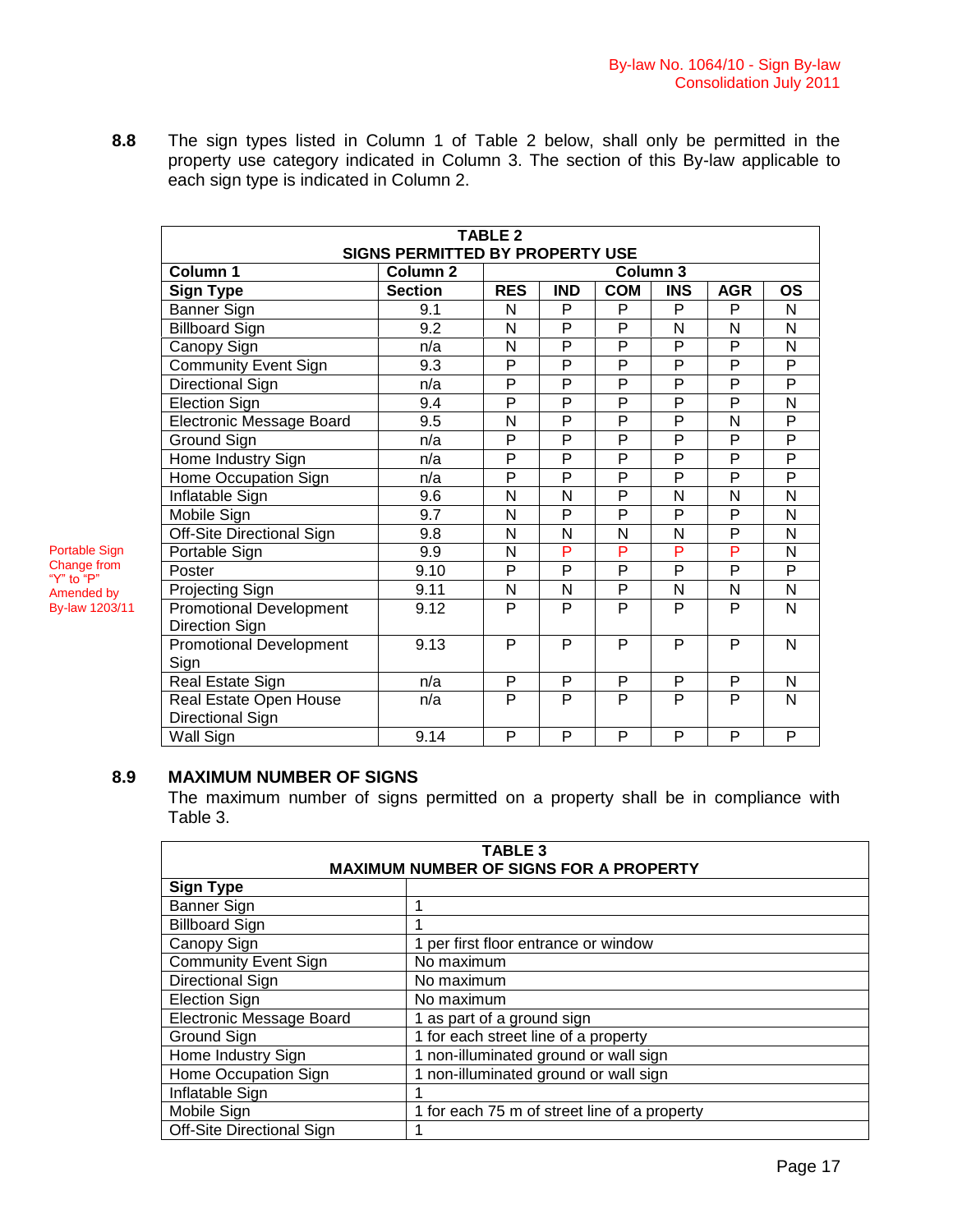| <b>TABLE 3</b>                 |                                                              |  |  |  |
|--------------------------------|--------------------------------------------------------------|--|--|--|
|                                | <b>MAXIMUM NUMBER OF SIGNS FOR A PROPERTY</b>                |  |  |  |
| <b>Sign Type</b>               |                                                              |  |  |  |
| Portable Sign                  | 1 for each 75 m of street line of a property                 |  |  |  |
| Poster                         | per structure                                                |  |  |  |
| Projecting Sign                |                                                              |  |  |  |
| <b>Promotional Development</b> |                                                              |  |  |  |
| <b>Direction Sign</b>          |                                                              |  |  |  |
| Promotional Development Sign   | per road frontage of the property containing the development |  |  |  |
| Real Estate Sign               | per street line                                              |  |  |  |
| Wall Sign                      | per residential property; Unlimited for all other uses       |  |  |  |

# **8.10 MAXIMUM SIGN AREA**

The maximum area of a *sign* shall comply with Table 4.

|                                                  |                         | <b>TABLE 4</b><br><b>MAXIMUM SIGN AREA</b> |                                                                                |                        |                    |              |
|--------------------------------------------------|-------------------------|--------------------------------------------|--------------------------------------------------------------------------------|------------------------|--------------------|--------------|
|                                                  |                         |                                            |                                                                                | <b>USE</b>             |                    |              |
| <b>SIGN TYPE</b>                                 | <b>RES</b>              | <b>IND</b>                                 | <b>COM</b>                                                                     | <b>INS</b>             | <b>AGR</b>         | <b>OS</b>    |
| <b>Banner Sign</b>                               | N                       |                                            | 6.0 m <sup>2</sup>                                                             |                        |                    | N            |
| <b>Billboard Sign</b>                            | $\overline{\mathsf{N}}$ | N                                          | $8.0 \text{ m}^2$ for<br>ground<br>sign;<br>$4.0 \text{ m}^2$ for<br>wall sign | N                      | N                  | N            |
| Canopy Sign                                      | N                       |                                            | 20% of the Canopy Area                                                         |                        |                    | N            |
| Directional Sign                                 |                         |                                            |                                                                                | $0.3 \text{ m}^2$      |                    |              |
| <b>Election Sign</b>                             |                         |                                            | 1.2 $m^2$                                                                      |                        |                    | N            |
| <b>Electronic Message Board</b><br>Sign          | N                       |                                            | 30% of the area of a ground sign                                               |                        | N                  | N            |
| <b>Ground Sign</b>                               | $0.55 \text{ m}^2$      |                                            | 0.3 times the length of the street line, maximum 18 $m2$                       |                        |                    |              |
| Home Industry Sign                               |                         |                                            |                                                                                | $0.55 \text{ m}^2$     |                    |              |
| Home Occupation Sign                             |                         |                                            |                                                                                | $0.55 \text{ m}^2$     |                    |              |
| Inflatable Sign                                  | $\overline{\mathsf{N}}$ | $\overline{N}$                             | $6.0m$ wide                                                                    | N                      | N                  | $\mathsf{N}$ |
| Mobile Sign                                      | $\overline{\mathsf{N}}$ | 5.0 m <sup>2</sup>                         |                                                                                |                        |                    |              |
| <b>Off-Site Directional Sign</b>                 | N                       |                                            | $\overline{\mathsf{N}}$                                                        |                        | 2.0 m <sup>2</sup> | N            |
| Portable Sign                                    | N                       |                                            | 0.6 $m^2$ on public sidewalk;<br>1.0 $\sin^2$ on a lot                         |                        | 2.0 m <sup>2</sup> | N            |
| Poster                                           |                         |                                            |                                                                                | $0.60$ cm <sup>2</sup> |                    |              |
| Projecting Sign                                  | N                       | N                                          | 1.0 m <sup>2</sup>                                                             | N                      | N                  | N            |
| <b>Promotional Development</b><br>Direction Sign | $\overline{\mathsf{N}}$ | 1.5 m <sup>2</sup>                         |                                                                                |                        |                    |              |
| <b>Promotional Development</b><br>Sign           | 10 m <sup>2</sup>       |                                            | 10m <sup>2</sup>                                                               | N                      | N                  | N            |
| Real Estate Sign                                 | $0.55 \text{ m}^2$      |                                            | $2.75 \text{ m}^2$                                                             |                        |                    | N            |
| Real Estate Open House<br>Directional Sign       |                         |                                            | 0.6 m <sup>2</sup>                                                             |                        |                    |              |
| <b>Wall Sign</b>                                 | $0.55 \text{ m}^2$      |                                            | 20% of building façade facing a street line                                    |                        |                    |              |

Canopy Sign and Election Sign Addition of "N" Amended by Bylaw 1203/11

Poster Change from "0.600 cm<sup>2</sup>" to<br>"0.60 cm<sup>2</sup>" Amended by Bylaw 1203/11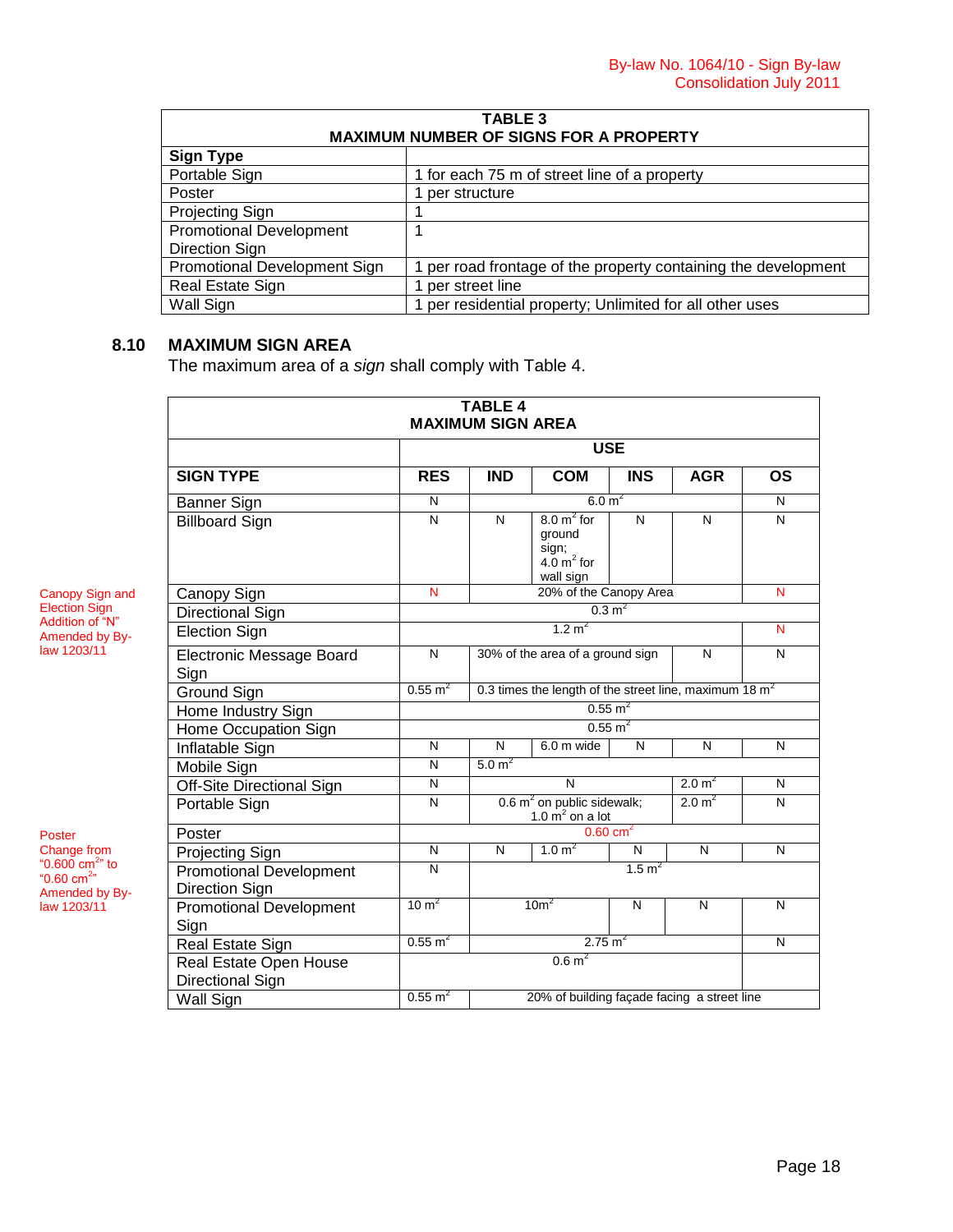# **8.11 MAXIMUM SIGN HEIGHT**

The maximum *height* of a *sign* shall comply with Table 5.

| <b>TABLE 5</b><br><b>MAXIMUM SIGN HEIGHT</b>            |                                      |            |                  |            |                  |
|---------------------------------------------------------|--------------------------------------|------------|------------------|------------|------------------|
| <b>SIGN TYPE</b>                                        | <b>RES</b>                           | <b>IND</b> | <b>COM</b>       | <b>INS</b> | <b>AGR</b>       |
| <b>Billboard Sign</b>                                   | <b>NA</b>                            | <b>NA</b>  | 7.5 <sub>m</sub> | <b>NA</b>  | <b>NA</b>        |
| <b>Election Sign</b>                                    | 2.0 <sub>m</sub>                     |            |                  |            |                  |
| Ground Sign                                             | 7.5m                                 |            |                  |            |                  |
| Home Industry Sign                                      | 2.0 <sub>m</sub><br>1.2 <sub>m</sub> |            |                  |            |                  |
| Home Occupation Sign                                    | 1.2 <sub>m</sub><br>2.0 <sub>m</sub> |            |                  |            |                  |
| Inflatable Sign                                         | 7.0 <sub>m</sub>                     |            |                  |            |                  |
| Mobile Sign                                             | 2.5 <sub>m</sub>                     |            |                  |            |                  |
| Portable Sign                                           |                                      |            | 1.0 <sub>m</sub> |            | 2.0 <sub>m</sub> |
| 7.5 <sub>m</sub><br><b>Promotional Development Sign</b> |                                      |            |                  |            |                  |

# **SECTION 9 SPECIFIC SIGN REGULATIONS**

# **9.1 Banner Signs**

Banner signs shall be erected in compliance with the following:

i) No person shall display a banner sign for more than two periods of 21 consecutive days in one calendar year.

# **9.2 Billboard Signs**

Billboard signs shall be erected in compliance with the following:

- i) Only one (1) billboard sign shall be erected on a property;
- ii) No billboard sign shall be erected on a fence;
- iii) No billboard sign shall be erected less than 150 metres from a residential zone;
- iv) No billboard sign shall be erected less than 300 metres from another billboard sign:
- v) No billboard sign shall be erected within a setback required by a zoning by-law between a building and a lot line or street.
- vi) A billboard sign shall not be an animated sign.

# **9.3 Community Event Signs**

Community event signs shall be erected in compliance with the following:

- i) A community event sign may be erected on private property with the consent of the owner.
	- (Repealed by By-law 1203/11)
- i) A community event sign shall only be erected on private property with the consent of the owner.

(Amended by By-law 1203/11)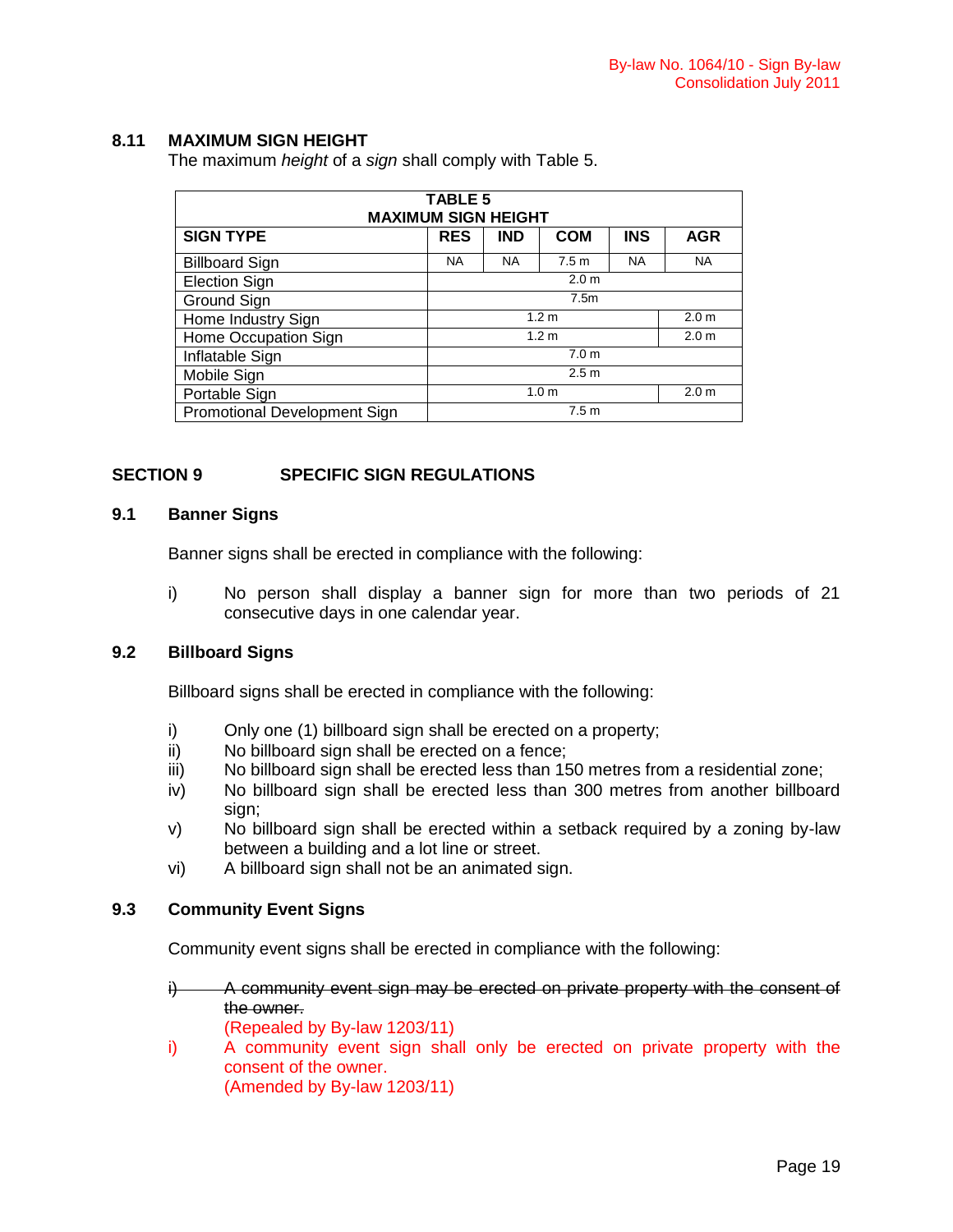- ii) A community event sign may be erected on a property owned by the County or on the untraveled portion of a road allowance with the approval of the County and subject to any conditions or requirements imposed by the County. (Repealed by By-law 1203/11)
- ii) A community event sign shall only be erected on a property owned by the County or on the untraveled portion of a road allowance with the approval of the County and shall comply with any conditions or requirements imposed by the County. (Amended by By-law 1203/11)

# **9.4 Election Signs**

Election signs shall be erected in compliance with the following:

- i) Election signs associated with a federal or provincial election shall not be erected earlier than the date of notice of the dropping of the writ for any federal or provincial election;
- ii) Election signs associated with a municipal election shall not be erected or displayed any earlier than 45 days before voting day;
- iii) Election signs shall be removed within forty-eight (48) hours after the election polls close;
- iv) Election signs shall be erected only on private property and with the permission of the property owner;
- v) Election signs shall not be erected in a road allowance; (Amended by By-law 1123/10)
- v) Election signs shall not be located, erected, posted, placed or otherwise displayed on road allowances save and except as allowed under section 9.10 of this by-law.
	- (Amended by By-law 1123/10)
	- (Repealed by By-law 1203/11)
- v) Election signs shall not be erected on a road allowance, save and except as a poster sign as permitted under section 9.10 of this by-law. (Amended by By-law 1203/11)
- vi) A sign erected at a premises used for a campaign office shall comply with the applicable regulations of this By-law.

# **9.5 Electronic Message Board Signs**

The minimum display time for any electronic message, without movement or change in colour, shall be 30 seconds, and the intensity of the illumination shall be maintained at a constant level.

# **9.6 Inflatable Signs**

Inflatable signs shall be erected in compliance with the following:

- i) Inflatable signs are permitted on a property for a maximum of 14 consecutive days.
- ii) A maximum of 2 sign permits will be issued per property, for a total of 28 days, per calendar year.
- iii) All inflatable signs are to maintain a setback of 3.0 metres from any property line.
- $iv)$  All inflatable signs are to be secured to a fixed base and liability insurance may be required.

(Repealed by By-law 1203/11)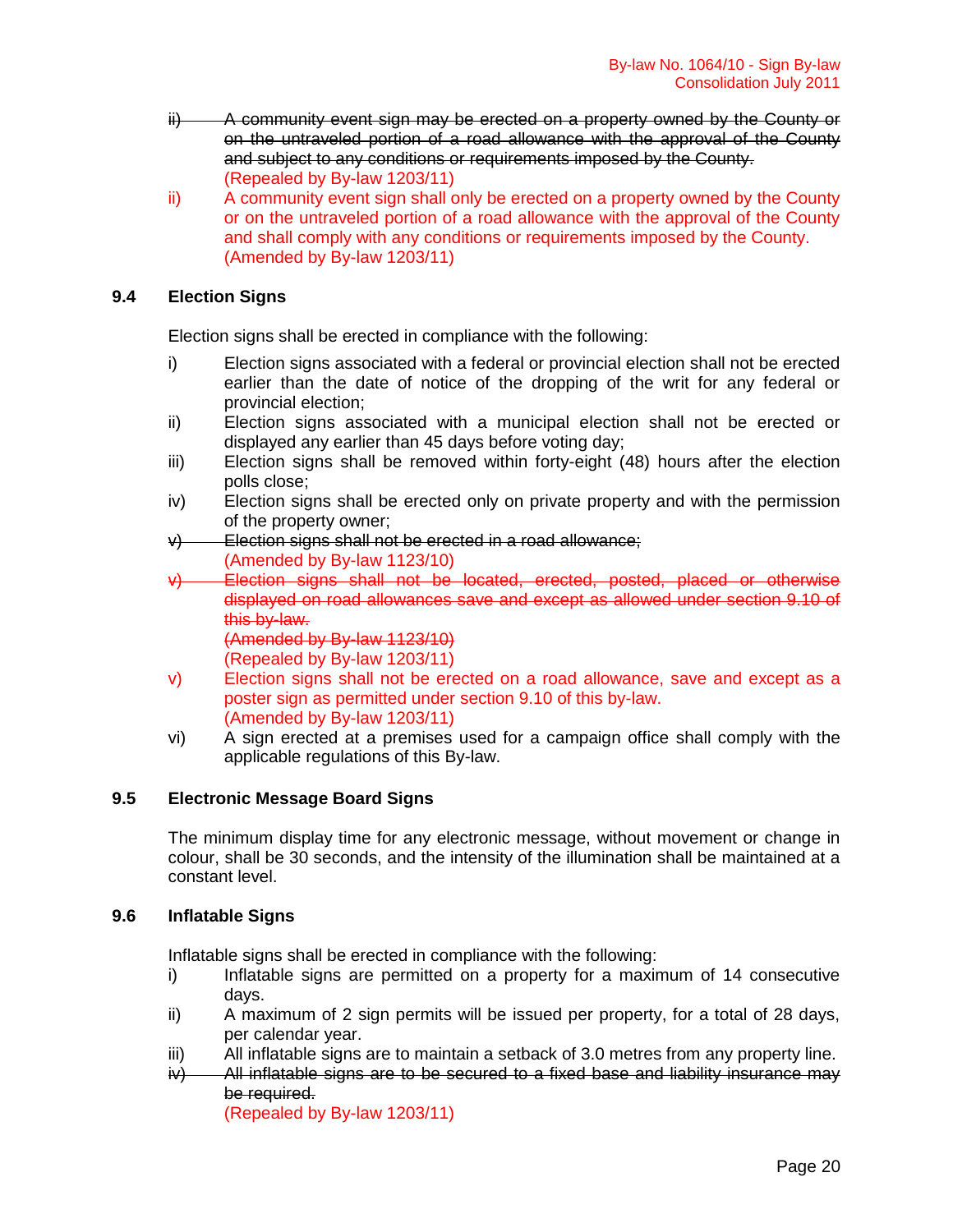- iv) All inflatable signs are to be secured to a fixed base and liability insurance shall be obtained by the owner. (Amended by By-law 1203/11)
- v) An inflatable sign is not permitted on a roof of a building.

# **9.7 Mobile Signs**

Mobile signs shall be erected in compliance with the following:

- i) A permit for a mobile sign shall expire forty five (45) days after the erection date specified on the permit. Where an erection date is not specified, the effective date for the purpose of this section shall be the date the permit is issued;
- ii) Upon expiry of a permit for a mobile sign, the sign must be removed within twenty-four (24) hours and the County must be informed of the removal of the mobile sign. If the mobile sign is not removed in compliance with this By-law, the County may remove the sign in accordance with Section 3.15;
- iii) No permit for a mobile sign shall be issued advertising a business if the business has received a permit for a mobile sign within the previous forty-five (45) days;
- iv) In no case shall a business or person erect for its purpose a mobile and portable sign at the same time on a property;
- v) Mobile signs are not permitted on vacant property or on a road allowance;
- vi) A mobile sign shall be located no closer than twenty-five (25) metres to another mobile sign, portable sign, or ground sign erected on the same property;
- vii) Home occupations or home industries are not permitted to have a mobile sign;
- viii) Every mobile sign shall permanently display the name and telephone number of the owner of the mobile sign.

# **9.8 Off-Site Directional Signs**

A portable off-site directional sign providing directions to the seasonal sale of produce may be located on the untraveled road allowance provided the sign is located in a manner that does not restrict the free and safe movement for any pedestrian, vehicle or other conveyance on the road allowance and in no manner impedes the visibility of a driveway.

(Repealed by By-law 1203/11)

A portable off-site directional sign providing directions to the seasonal sale of produce shall be located on the untraveled road allowance and the sign shall be located in a manner that does not restrict the free and safe movement for any pedestrian, vehicle or other conveyance on the road allowance and shall in no manner impede the visibility of a driveway.

(Amended by By-law 1203/11)

# **9.9 Portable Signs**

Portable signs not erected for an agricultural use, shall be erected in compliance with the following:

- i) A portable sign shall only be used and displayed during the actual hours of operation of the business that it is advertising.
- ii) A portable sign shall only be used and displayed on or in front of the premises where the business it is advertising operates.

Amended by By-law 1203/11 Renumbered from "9.8" to "9.9"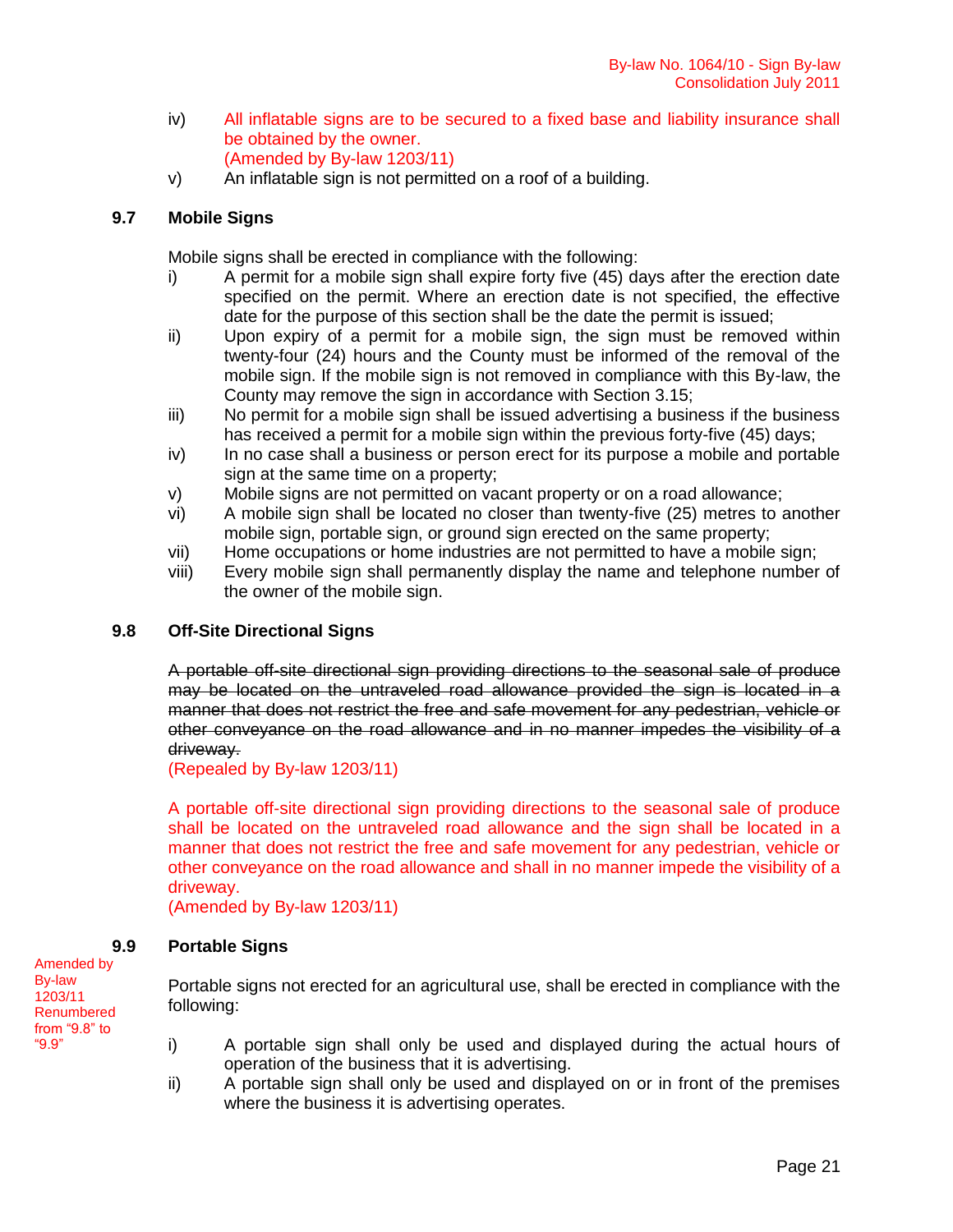- iii) No portable sign shall be located in a manner that restricts the free and safe movement for any pedestrian, vehicle or other conveyance on any sidewalk, path, road allowance or driveway, or in a manner which impedes vision.
- iv) A portable sign shall be located no closer than twenty-five (25) metres to another mobile sign, portable sign, or ground sign erected on the same property;
- **v)** In no case shall a person erect a portable sign and a mobile sign on a property for the same business at the same time.

# **9.10 Poster Signs**

Poster signs shall be erected in compliance with the following:

- i) A poster sign erected on a community bulletin board shall:
	- a. Be displayed for a maximum of 21 days and not more than three days after the end of an advertised event;
	- b. Not be erected more than 2.5 metres above finished grade;
	- c. Be printed on paper;
	- d. Be attached flush to the surface of the structure with water soluble paste or removable tape;
- ii) A poster sign not erected on a community bulletin board shall:
	- a. Not be erected in the median of a road allowance, on a sign or traffic control erected by the County to control traffic and parking;
	- b. Not be erected closer than 30 metres from a community bulletin board;
	- c. Be printed on paper;
	- d. Be attached flush to the surface of the structure with water soluble paste or removable tape.

(Amended by By-law 1123/10)

- iii) No person shall erect more than one poster sign with the same information on a community bulletin board or other permitted structure.
- iv) No poster sign shall overlap or cover in whole or part any other sign.
- v) The County may remove and dispose of a poster sign without notice or compensation to any person.

# **9.11 Projecting Signs**

Projecting signs shall be erected in compliance with the following:

- i) No projecting sign shall be erected less than 2.5 metres above finished grade or the surface of the road allowance or public sidewalk;
- ii) Every owner of a projecting sign shall carry adequate liability insurance for any such sign and that insurance coverage shall also name the County as an additional insured, where the projecting sign is over a road allowance;
- iii) An encroachment permit will be obtained from the County for the installation of signs overhanging the road allowance, if required.

# **9.12 Promotional Development Direction Sign**

Promotional development direction signs shall be erected in compliance with the following:

i) The sign shall only be used and displayed during the actual hours of operation of the development sales office;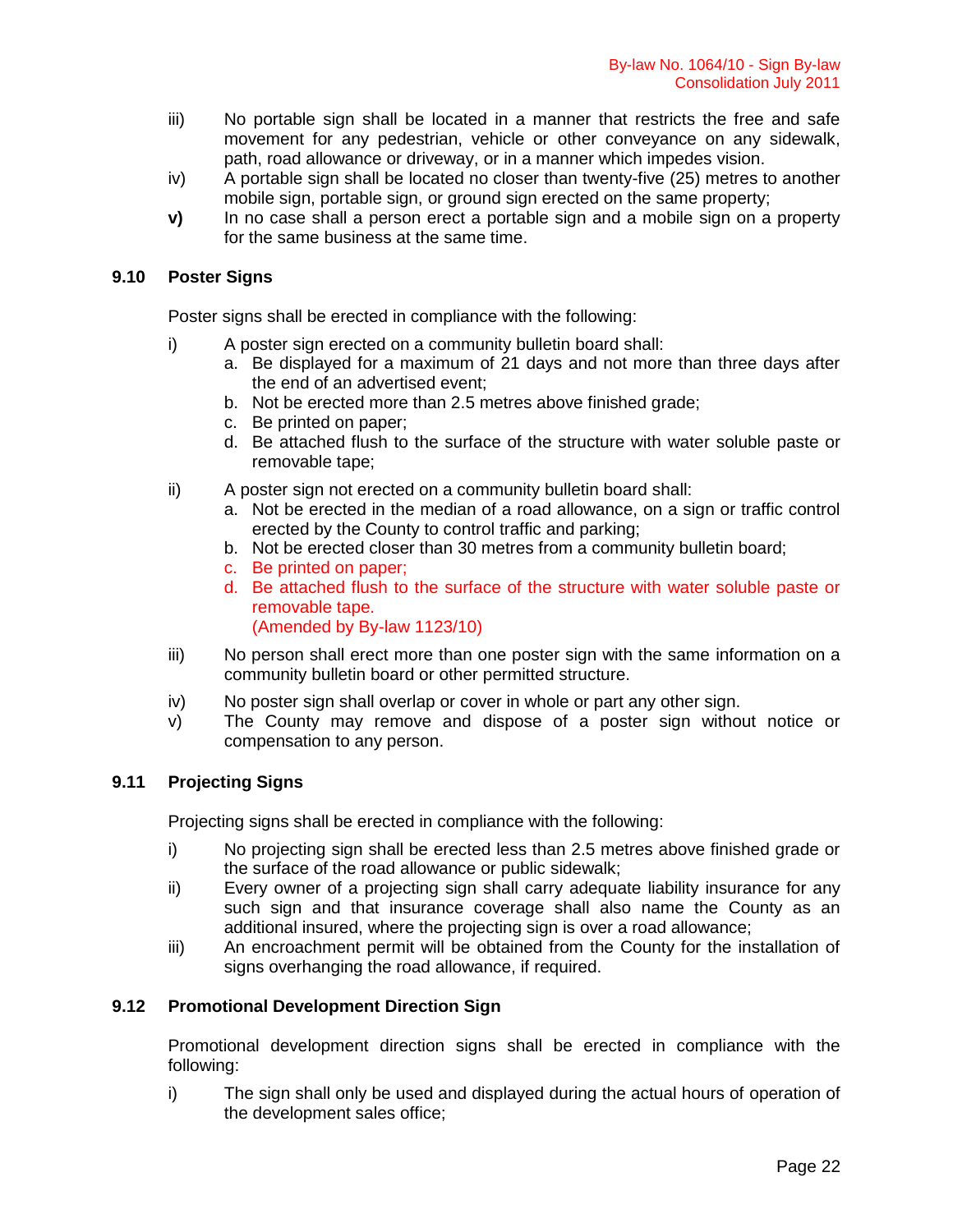- ii) No sign shall be located in a manner that restricts the free and safe movement for any pedestrian, vehicle or other conveyance on any sidewalk, path, road allowance or driveway, or in a manner which impedes vision;
- iii) In no case shall a person erect a promotional development direction sign and a mobile sign at the same time.

# **9.13 Promotional Development Signs**

Promotional development signs shall be erected in compliance with the following:

- i) Where the sign applies to development that is within an approved plan of subdivision:
	- a. The sign shall not be erected until the subdivision being advertised has received draft plan approval and the sign shall be located on the site of the development and plan of subdivision;
	- b. The sign shall be removed within thirty days after the date of the sale of the last property within the plan of subdivision.

# **9.14 Wall Signs**

- i) A wall sign shall not project more than 0.3 metres from the wall of a building or structure.
- ii) No wall sign shall be erected above the first storey of a building or structure.
- iii) A wall sign shall be erected only upon the wall of a building or structure containing the business to which the sign applies.

# **SECTION 10 MAINTENANCE AND GOOD REPAIR**

- **10.1** A sign and sign structure shall be kept in good repair at all times and maintained without any visible deterioration of the sign or sign structure.
- **10.2** A sign and sign structure shall be maintained in compliance with this By-law and any other By-law that contains requirements for the upkeep and maintenance of signs.

# **SECTION 11 VARIANCES AND AMENDMENTS**

- **11.1** An application for a variance or an amendment from any provision of this By-law shall be accompanied by the appropriate form and fee.
- **11.2** The fee for a variance shall be in accordance with Table 6.

| <b>TABLE 6</b><br><b>SIGN BY-LAW VARIANCE FEES</b>                     |                 |  |  |
|------------------------------------------------------------------------|-----------------|--|--|
| <u>TYPE</u>                                                            | FEE             |  |  |
| Variance, no sign erected                                              | ৩∠∪∪            |  |  |
| Variance for an erected sign<br><del>vanance for an erecteu sign</del> | <del>0100</del> |  |  |

(Repealed by By-law 1203/11 – see Haldimand County's User Fee By-law)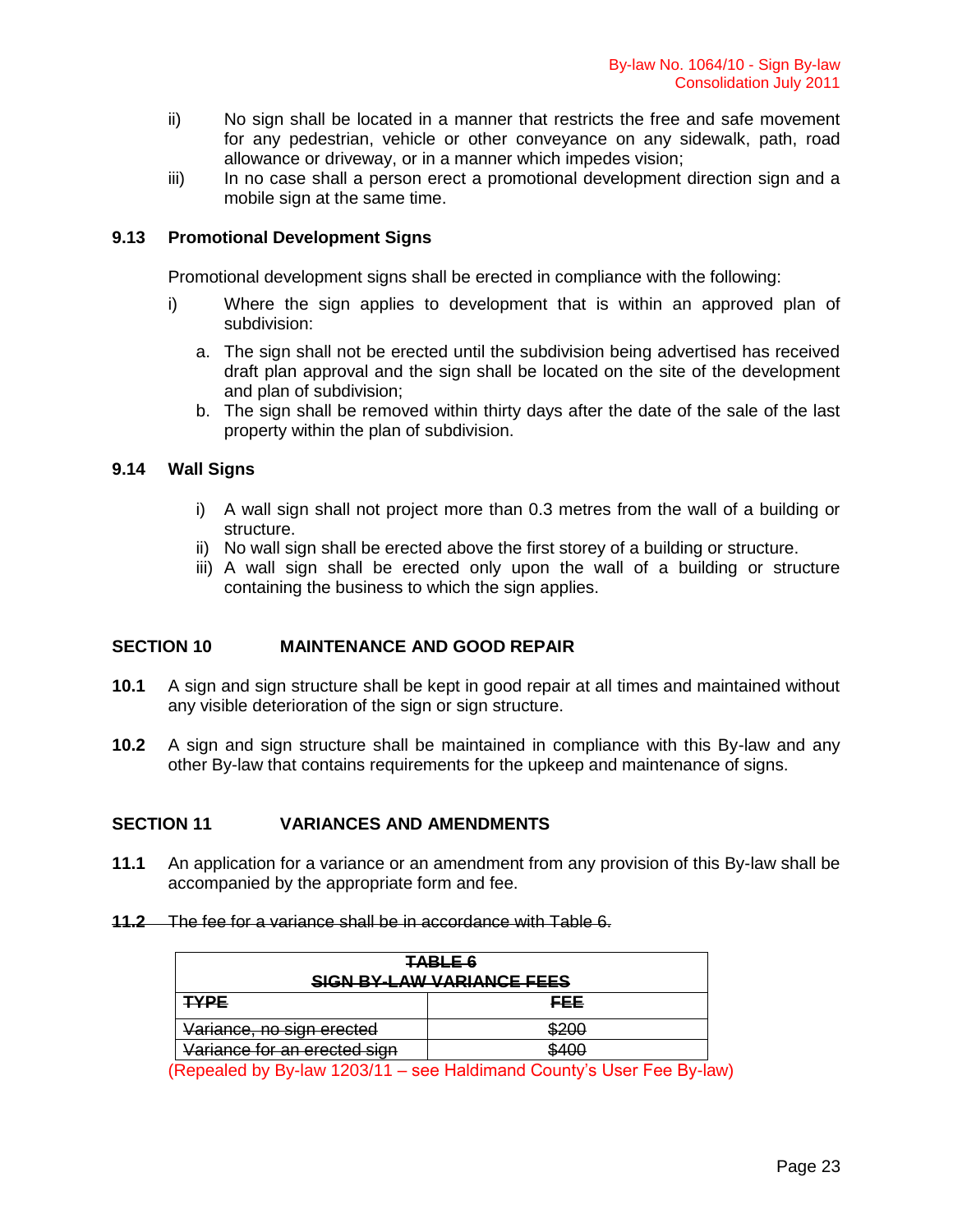- **11.3** The County may on the application of a person:
	- (a) authorize a variance from the provisions of this By-law where in the opinion of the County:
		- i) there are special circumstances or conditions applicable to the property or building where the sign is proposed to be erected and these circumstances or conditions are not shared by others with similar properties or buildings; or,
		- ii) strict application of the provisions of this By-law would create practical difficulties or unusual hardship for the applicant; or,
		- iii) the special circumstances or conditions were not created by the applicant; or,
		- iv) approval of the variance will not alter the character of the area where it is located; and,
		- v) approval of the variance will not affect public safety; and
		- vi) approval of the variance maintains the general intent and purpose of this Bylaw.
	- (b) authorize an amendment to this by-law to permit a sign which does not comply with this By-law.
- **11.4** A variance from the provisions of this By-law may be authorized by Council, or if Council so delegates, by a Committee of Council, designated by Council.
- **11.5** Where Council has delegated approval of a variance to a Committee of Council and the Committee of Council refuses the application, the applicant may appeal the refusal and Council shall consider the appeal and decide on the variance application.

# **SECTION 12 SEVERABILITY**

**12.1** If a court of competent jurisdiction should declare any section or part of a section of this By-law to be invalid, such decision does not affect the validity, effectiveness, or enforceability of the other sections or parts of the provisions of this By-law unless the court makes an order to the contrary.

# **SECTION 13 DATE EFFECTIVE**

**13.1** This By-law shall come into force as of the date of its passing.

Read a first and second time this 16th day of February 2010.

Read a third time and finally passed this 16th day of February 2010.

MAYOR

\_\_\_\_\_\_\_\_\_\_\_\_\_\_\_\_\_\_\_\_\_\_\_\_\_

\_\_\_\_\_\_\_\_\_\_\_\_\_\_\_\_\_\_\_\_\_\_\_\_\_

**CLERK**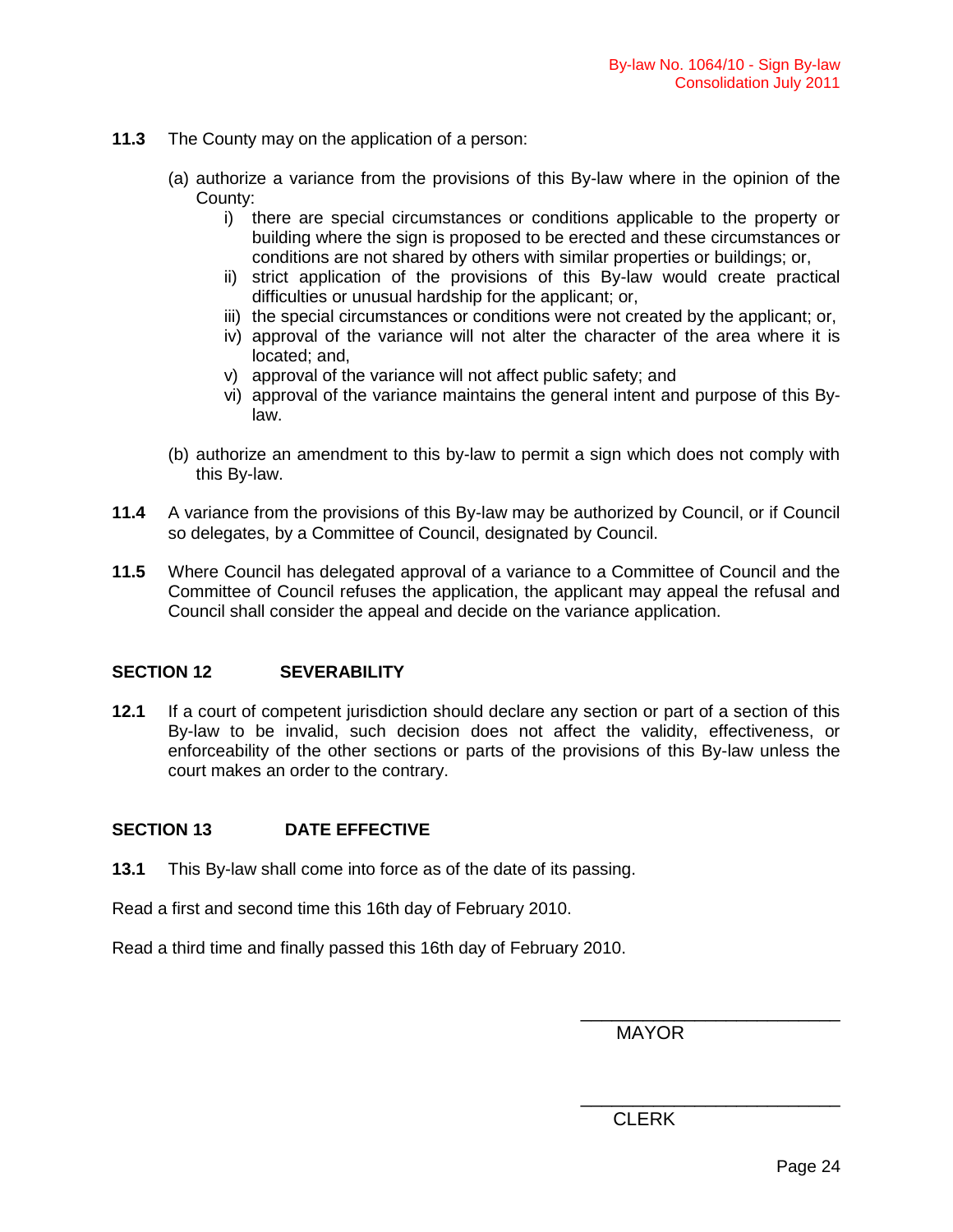# **Schedule "A" To By-law 1064/10 SET FINES**

| <b>COLUMN1</b>  | <b>COLUMN 2</b>                                                                                    | <b>COLUMN 3</b>                                         | <b>COLUMN 4</b> |
|-----------------|----------------------------------------------------------------------------------------------------|---------------------------------------------------------|-----------------|
| <b>Item</b>     | <b>Short Form Wording</b>                                                                          | <b>Provision Creating or</b><br><b>Defining Offence</b> | <b>Set Fine</b> |
| 1               | Erect sign without permit                                                                          | Section 4.2                                             | \$150.00        |
| $\overline{2}$  | Keep sign without a permit                                                                         | Section 4.2                                             | \$150.00        |
| 3               | <b>Display sign without a permit</b><br>Maintain sign without permit (Amended by By-law<br>1203/11 | Section 4.2                                             | \$150.00        |
| $\overline{4}$  | Erect sign not specifically permitted                                                              | Section 6.1(i)                                          | \$150.00        |
| 5               | Cause roof sign to be erected                                                                      | Section 6.1(ii)                                         | \$150.00        |
| $6\phantom{1}6$ | Cause Animated Sign to be erected                                                                  | Section 6.1(iii)                                        | \$150.00        |
| $\overline{7}$  | Cause vehicle/trailer sign to be erected on non-motorized<br>vehicle                               | Section 6.1(iv)                                         | \$150.00        |
| 8               | Erect sign causing confusion with traffic control sign                                             | Section 6.1(v)                                          | \$150.00        |
| $\overline{9}$  | Erect sign causing confusion with traffic control signal                                           | Section $6.1(v)$                                        | \$150.00        |
| 10              | Permit an abandoned sign                                                                           | Section 6.1(vi)                                         | \$150.00        |
| 11              | Locate sign impeding view of pedestrian                                                            | Section 6.2(i)                                          | \$150.00        |
| 12              | Locate sign impeding view of motorist                                                              | Section 6.2(i)                                          | \$150.00        |
| 13              | Locate sign structure impeding view of pedestrian                                                  | Section 6.2(i)                                          | \$150.00        |
| 14              | Locate sign structure impeding view of motorist                                                    | Section 6.2(i)                                          | \$150.00        |
| 15              | Locate sign obstructing fire escape                                                                | Section 6.2(ii)                                         | \$150.00        |
| 16              | Locate sign obstructing fire exit                                                                  | Section 6.2(ii)                                         | \$150.00        |
| 17              | Locate sign obstructing door                                                                       | Section 6.2(ii)                                         | \$150.00        |
| 18              | Locate sign obstructing window                                                                     | Section 6.2(ii)                                         | \$150.00        |
| 19              | Locate sign obstructing fire fighter's access panel                                                | Section 6.2(ii)                                         | \$150.00        |
| 20              | Locate sign obstructing skylight                                                                   | Section 6.2(ii)                                         | \$150.00        |
| 21              | Erect sign obstructing parking space                                                               | Section 6.2(iii)                                        | \$150.00        |
| 22              | Erect sign obstructing loading space                                                               | Section 6.2(iii)                                        | \$150.00        |
| 23              | Erect sign obstructing driveway                                                                    | Section 6.2(iii)                                        | \$150.00        |
| 24              | Erect sign obstructing aisle                                                                       | Section 6.2(iii)                                        | \$150.00        |
| 25              | Locate sign obstructing flue                                                                       | Section 6.2(iv)                                         | \$150.00        |
| 26              | Locate sign obstructing air intake                                                                 | Section 6.2(iv)                                         | \$150.00        |
| 27              | Locate sign obstructing exhaust system                                                             | Section 6.2(iv)                                         | \$150.00        |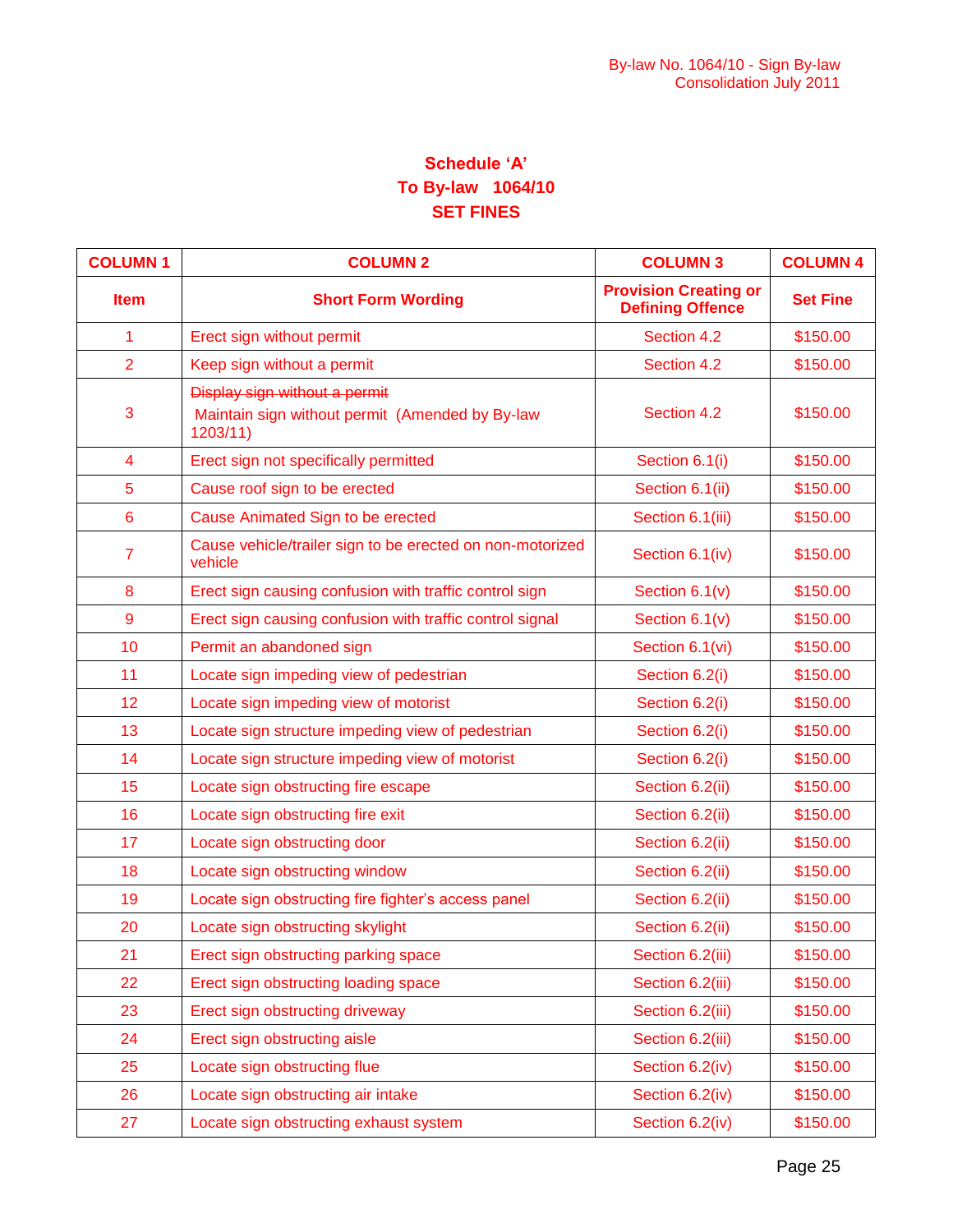| <b>COLUMN1</b> | <b>COLUMN 2</b>                                                                                                      | <b>COLUMN 3</b>   | <b>COLUMN 4</b> |
|----------------|----------------------------------------------------------------------------------------------------------------------|-------------------|-----------------|
| 28             | Fasten sign to a tree                                                                                                | Section $6.2(v)$  | \$150.00        |
| 29             | Erect ground sign less than 1.0 metre of street line                                                                 | Section 6.2(vi)   | \$150.00        |
| 30             | Erect sign higher than 0.75 metres within 3 metres of<br>road allowance where sign may impede visibility             | Section 6.2(vii)  | \$150.00        |
| 31             | Erect sign on road allowance without municipal<br>agreement                                                          | Section 6.2(viii) | \$150.00        |
| 32             | Erect sign within visibility triangle                                                                                | Section 6.2(ix)   | \$150.00        |
| 33             | Erect wall sign above first storey of building                                                                       | Section $6.2(x)$  | \$150.00        |
| 34             | Erect wall sign above sill of lowest window of second<br>storey of building                                          | Section $6.2(x)$  | \$150.00        |
| 35             | Locate illumination so as to permit light trespass beyond<br>sign support structure                                  | Section 7.3       | \$150.00        |
| 36             | Locate illumination so as to permit light trespass beyond<br>display surface area                                    | Section 7.3       | \$150.00        |
| 37             | Permit sign not permitted by property use in Table 2                                                                 | Section 8.8       | \$150.00        |
| 38             | Exceed maximum number of signs for a property as per<br>Table 3                                                      | Section 8.9       | \$150.00        |
| 39             | Failure to comply with maximum sign area as per Table 4                                                              | Section 8.10      | \$150.00        |
| 40             | Failure to comply with maximum sign height as per<br>Table 5                                                         | Section 8.11      | \$150.00        |
| 41             | Banner sign - displayed for more than two periods of 21<br>days                                                      | Section 9.1(i)    | \$150.00        |
| 42             | Billboard signs – erect more than 1 on property                                                                      | Section 9.2(i)    | \$150.00        |
| 43             | Billboard sign - erected on fence                                                                                    | Section 9.2(ii)   | \$150.00        |
| 44             | Billboard sign - erected less than 150 metres from a<br>residential zone                                             | Section 9.2(iii)  | \$150.00        |
| 45             | Billboard sign – erected less than 300 metres from<br>another billboard sign                                         | Section 9.2(iv)   | \$150.00        |
| 46             | Billboard sign – erected within a setback required by<br>zoning by-law between building and lot line                 | Section 9.2(v)    | \$150.00        |
| 47             | Billboard sign - animated sign not permitted<br>Billboard sign - erect animated sign (Amended by By-<br>law 1203/11) | Section 9.2(vi)   | \$150.00        |
| 48             | Community event sign – erected on private property<br>without owner's consent                                        | Section 9.3(i)    | \$150.00        |
| 49             | Community event sign - erected on County property<br>without approval of County                                      | Section 9.3(ii)   | \$150.00        |
| 50             | Community event sign - erected on road allowance<br>without approval of County                                       | Section 9.3(ii)   | \$150.00        |
| 51             | Federal Election sign - erected before Writ issued                                                                   | Section 9.4(i)    | \$150.00        |
| 52             | Provincial Election sign - erected before Writ issued                                                                | Section 9.4(i)    | \$150.00        |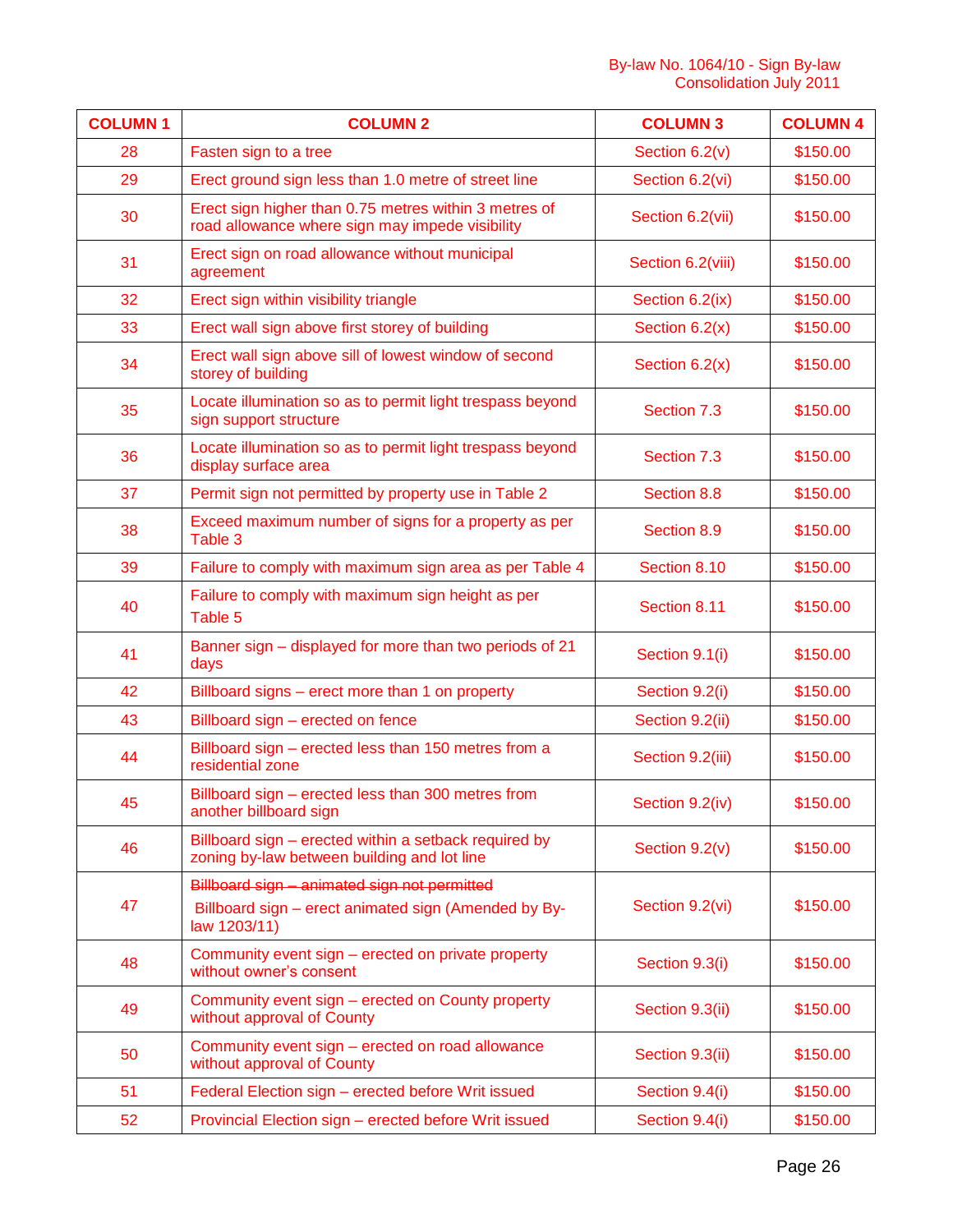| <b>COLUMN1</b> | <b>COLUMN 2</b>                                                                                                                                                                      | <b>COLUMN 3</b>  | <b>COLUMN 4</b> |
|----------------|--------------------------------------------------------------------------------------------------------------------------------------------------------------------------------------|------------------|-----------------|
| 53             | Municipal Election sign – erected more than 45 days<br>before voting day                                                                                                             | Section 9.4(ii)  | \$150.00        |
| 54             | Municipal Election sign - displayed more than 45 days<br>before voting day                                                                                                           | Section 9.4(ii)  | \$150.00        |
| 55             | Election sign – failure to remove no later than 48 hours<br>after election polls close                                                                                               | Section 9.4(iii) | \$150.00        |
| 56             | Election sign - fail to erect on private property unless a<br>Poster Sign-(Repealed by By-law 1203/11)                                                                               | Section 9.4(iv)  | \$150.00        |
|                | Re-numbered from Item 55 on                                                                                                                                                          |                  |                 |
| 56 57          | Election sign - erected on private property without<br>permission of owner                                                                                                           | Section 9.4(iv)  | \$150.00        |
| 57 58          | Election sign - erected on road allowance not as<br>permitted under Section 9.10<br>Election sign - erected on a road allowance and not a<br>poster sign (Amended by By-law 1203/11) | Section 9.4(v)   | \$150.00        |
| 58 59          | Electronic message board sign - message display<br>moved within 30 seconds (Repealed by By-law 1203/11)                                                                              | Section 9.5      | \$150.00        |
| 59 60          | Electronic message board sign - message display<br>changed colour within 30 seconds                                                                                                  | Section 9.5      | \$150.00        |
| 60 64          | Electronic message board sign -intensity of illumination<br>not maintained at a constant level                                                                                       | Section 9.5      | \$150.00        |
| 61 62          | Inflatable sign – erected for more than 14 consecutive<br>days                                                                                                                       | Section 9.6(i)   | \$150.00        |
| 62 63          | Inflatable sign - erected less than 3.0 metres from<br>property line                                                                                                                 | Section 9.6(iii) | \$150.00        |
| 63 64          | Inflatable sign - fail to secure to fixed base                                                                                                                                       | Section 9.6(iv)  | \$150.00        |
| 64 65          | Inflatable sign - fail to obtain liability insurance                                                                                                                                 | Section 9.6(iv)  | \$150.00        |
| 65 66          | Inflatable sign - erected on roof of building                                                                                                                                        | Section 9.6(v)   | \$150.00        |
| 66 67          | Mobile sign - failure to move sign within 24 hours after<br>expiry of permit                                                                                                         | Section 9.7(ii)  | \$150.00        |
| 67 68          | Erect mobile sign and portable sign at same time on<br>property                                                                                                                      | Section 9.7(iv)  | \$150.00        |
| 68 69          | Mobile sign - erected on vacant property                                                                                                                                             | Section 9.7(v)   | \$150.00        |
| 6970           | Mobile sign - erected on road allowance                                                                                                                                              | Section $9.7(v)$ | \$150.00        |
| 7074           | Mobile sign – erected closer than 25 metres of another<br>mobile sign on same property                                                                                               | Section 9.7(vi)  | \$150.00        |
| 7172           | Mobile sign – erected closer than 25 metres of another<br>portable sign on same property                                                                                             | Section 9.7(vi)  | \$150.00        |
| 7273           | Mobile sign - erected closer than 25 metres of ground<br>sign on same property                                                                                                       | Section 9.7(vi)  | \$150.00        |
| 7374           | Mobile sign - erected where home occupation not<br>permitted to have<br>Mobile sign - erected where home occupation (Amended                                                         | Section 9.7(vii) | \$150.00        |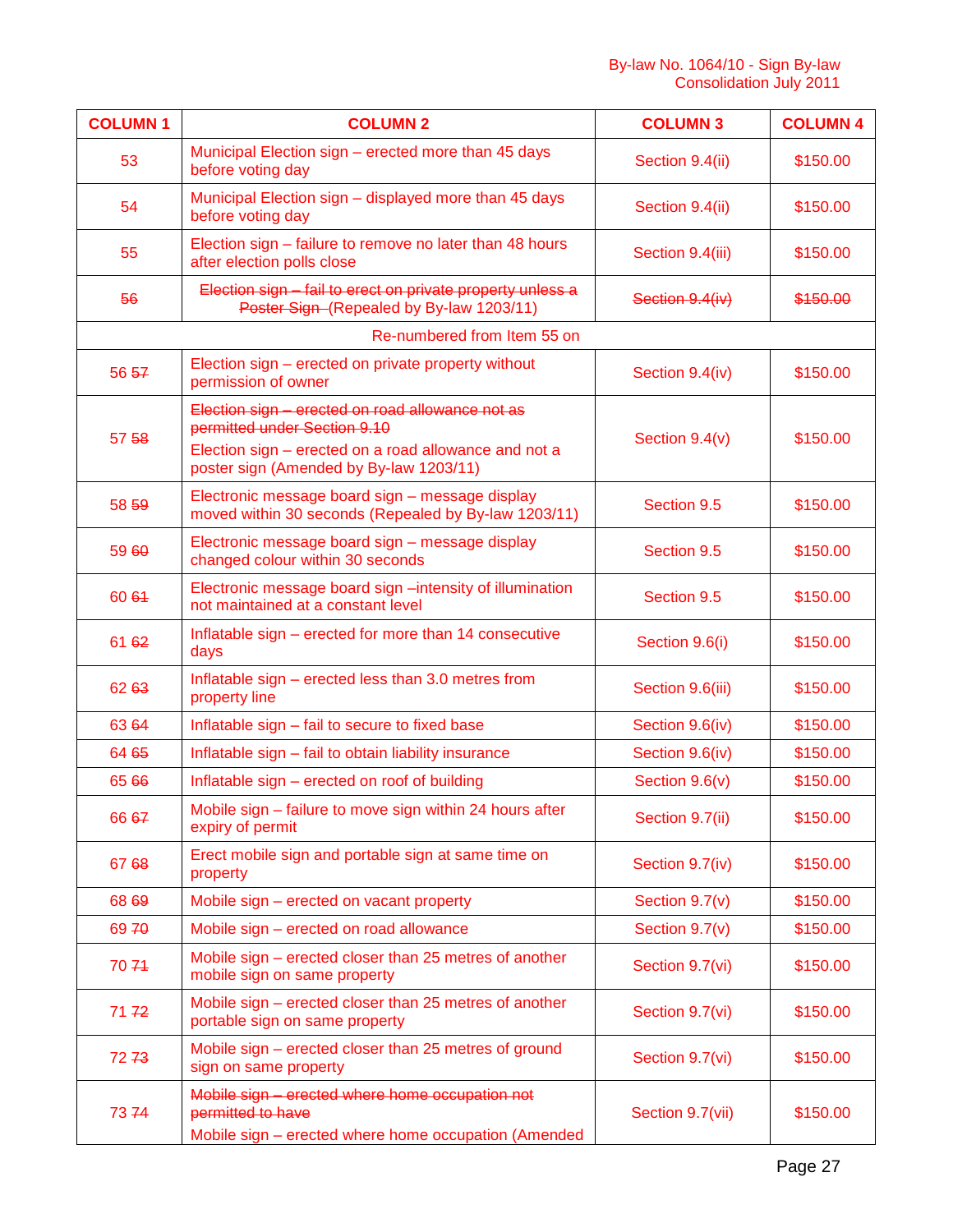| <b>COLUMN1</b> | <b>COLUMN 2</b>                                                                                                                                | <b>COLUMN 3</b>   | <b>COLUMN 4</b> |
|----------------|------------------------------------------------------------------------------------------------------------------------------------------------|-------------------|-----------------|
|                | by By-law 1203/11)                                                                                                                             |                   |                 |
| 7475           | Mobile sign - erected where home industry not permitted<br>to have<br>Mobile sign – erected where home industry (Amended by<br>By-law 1203/11) | Section 9.7(vii)  | \$150.00        |
| 7576           | Mobile sign – erected with name of owner not displayed                                                                                         | Section 9.7(viii) | \$150.00        |
| 7677           | Off-Site directional sign - located restricting safe<br>movement of pedestrian                                                                 | Section 9.8       | \$150.00        |
| 77748          | Off-Site directional sign - located restricting safe<br>movement of vehicle                                                                    | Section 9.8       | \$150.00        |
| 7879           | Off-Site directional sign - located restricting safe<br>movement of conveyance on road allowance                                               | Section 9.8       | \$150.00        |
| 79 80          | Off-Site directional sign – impedes visibility of driveway                                                                                     | Section 9.8       | \$150.00        |
| 80 84          | Portable Sign - displayed not during actual hours of<br>operation of business                                                                  | Section 9.9(i)    | \$150.00        |
| 8182           | Portable sign – used other than on or in front of premises<br>where business operates                                                          | Section 9.9(ii)   | \$150.00        |
| 82 83          | Portable sign - displayed other than on or in front of<br>premises where business operates                                                     | Section 9.9(ii)   | \$150.00        |
| 83 84          | Portable sign – located restricting safe movement of<br>pedestrian                                                                             | Section 9.9(iii)  | \$150.00        |
| 84 85          | Portable sign - located restricting safe movement of<br>vehicle                                                                                | Section 9.9(iii)  | \$150.00        |
| 85 86          | Portable sign - located restricting safe movement of<br>conveyance                                                                             | Section 9.9(iii)  | \$150.00        |
| 86 87          | Portable sign - located in a manner which impedes vision                                                                                       | Section 9.9(iii)  | \$150.00        |
| 8788           | Portable sign – located closer than 25 metres of a mobile<br>sign on same property                                                             | Section 9.9(iv)   | \$150.00        |
| 88 89          | Portable sign - located closer than 25 metres of a<br>portable sign on same property                                                           | Section 9.9(iv)   | \$150.00        |
| 89 90          | Portable sign – located closer than 25 metres of a ground<br>sign on same property                                                             | Section 9.9(iv)   | \$150.00        |
| 90.94          | Erect portable sign and mobile sign on property for same<br>business at same time                                                              | Section 9.9(v)    | \$150.00        |
| 91 92          | Poster sign – displayed on community bulletin board for<br>more than 21 days                                                                   | Section 9.10(i)a. | \$150.00        |
| 92 93          | Poster sign - displayed on community bulletin board for<br>more than 3 days after advertising event                                            | Section 9.10(i)a. | \$150.00        |
| 93 94          | Poster sign – erected on community bulletin board more<br>than 2.5 metres above finished grade                                                 | Section 9.10(i)b. | \$150.00        |
| 94 95          | Poster sign – not made of paper and erected on<br>community bulletin board                                                                     | Section 9.10(i)c. | \$150.00        |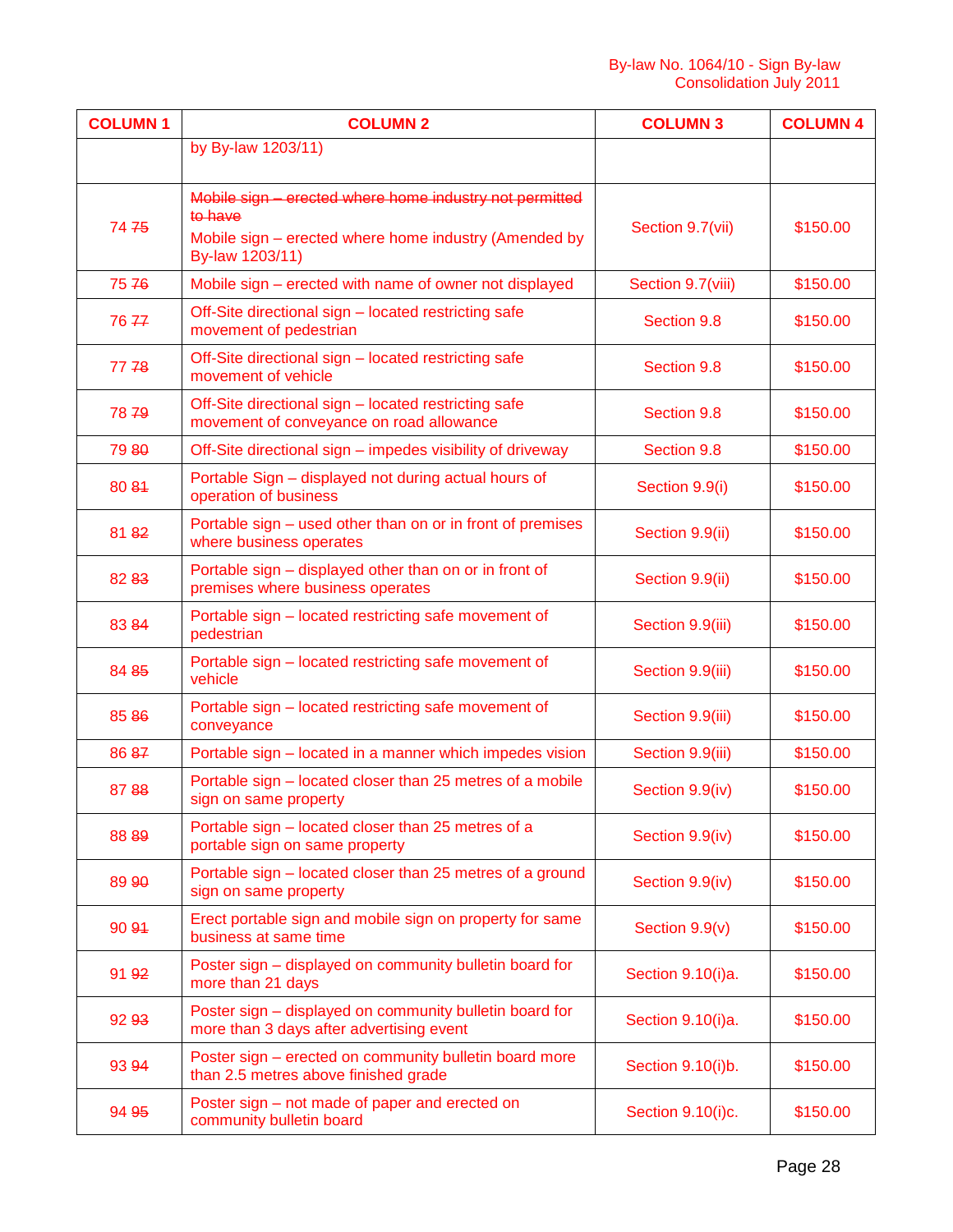| <b>COLUMN1</b> | <b>COLUMN 2</b>                                                                                                                        | <b>COLUMN 3</b>    | <b>COLUMN 4</b> |
|----------------|----------------------------------------------------------------------------------------------------------------------------------------|--------------------|-----------------|
| 95 96          | Poster sign – not attached flush to the surface on<br>community bulletin board                                                         | Section 9.10(i)d.  | \$150.00        |
| 96 97          | Poster sign - not attached with water soluble paste or<br>tape on community bulletin board                                             | Section 9.10(i)d.  | \$150.00        |
| 97 98          | Poster sign - erected on a sign erected by the County to<br>control traffic                                                            | Section 9.10(ii)a. | \$150.00        |
|                | Note: No. 99 was missing in original table.                                                                                            |                    |                 |
| 98 400         | Poster sign – erected on a sign erected by the County to<br>control parking                                                            | Section 9.10(ii)a. | \$150.00        |
| 99 4 04        | Poster sign – erected on a traffic control erected by the<br>County                                                                    | Section 9.10(ii)a. | \$150.00        |
| 100 402        | Poster sign - erected closer than 30 metres to a<br>community bulletin board                                                           | Section 9.10(ii)b. | \$150.00        |
| 101 403        | Poster sign - not printed on paper                                                                                                     | Section 9.10(ii)c. | \$150.00        |
| 102 404        | Poster sign - not flush to surface with soluble paste or<br>removable tape                                                             | Section 9.10(ii)d. | \$150.00        |
| 103 405        | Poster sign – erect more than one with same information<br>on community bulletin board                                                 | Section 9.10(iii)  | \$150.00        |
| 104 406        | Poster sign - erect more than one with same information<br>on permitted structure                                                      | Section 9.10(iii)  | \$150.00        |
| 105 407        | Poster sign - overlap or cover in whole or part of any<br>other sign                                                                   | Section 9.10(iv)   | \$150.00        |
| 106 408        | Projecting sign - erected less than 2.5 metres above<br>finished grade                                                                 | Section 9.11(i)    | \$150.00        |
| 107 409        | Projecting sign – erected less than 2.5 metres above<br>surface of road allowance                                                      | Section 9.11(i)    | \$150.00        |
| 108 440        | Projecting sign – erected less than 2.5 metres above<br>sidewalk                                                                       | Section 9.11(i)    | \$150.00        |
| 109 444        | Projecting sign – failure to carry liability insurance naming<br>the municipality as an additional insured when over road<br>allowance | Section 9.11(ii)   | \$150.00        |
| 110 442        | Projecting sign - failure to obtain an encroachment<br>permit when overhanging road allowance                                          | Section 9.11(iii)  | \$150.00        |
| 111 443        | Promotional development direction sign - used not<br>during actual hours of operation of development sales<br>office                   | Section 9.12(i)    | \$150.00        |
| 112 444        | Promotional development direction sign - displayed not<br>during actual hours of operation of development sales<br>office              | Section 9.12(i)    | \$150.00        |
| 113 445        | Promotional development direction sign - located<br>restricting safe movement of pedestrian                                            | Section 9.12(ii)   | \$150.00        |
| 114 446        | Promotional development direction sign - located<br>restricting safe movement of vehicle                                               | Section 9.12(ii)   | \$150.00        |
| 115 447        | Promotional development direction sign - located                                                                                       | Section 9.12(ii)   | \$150.00        |